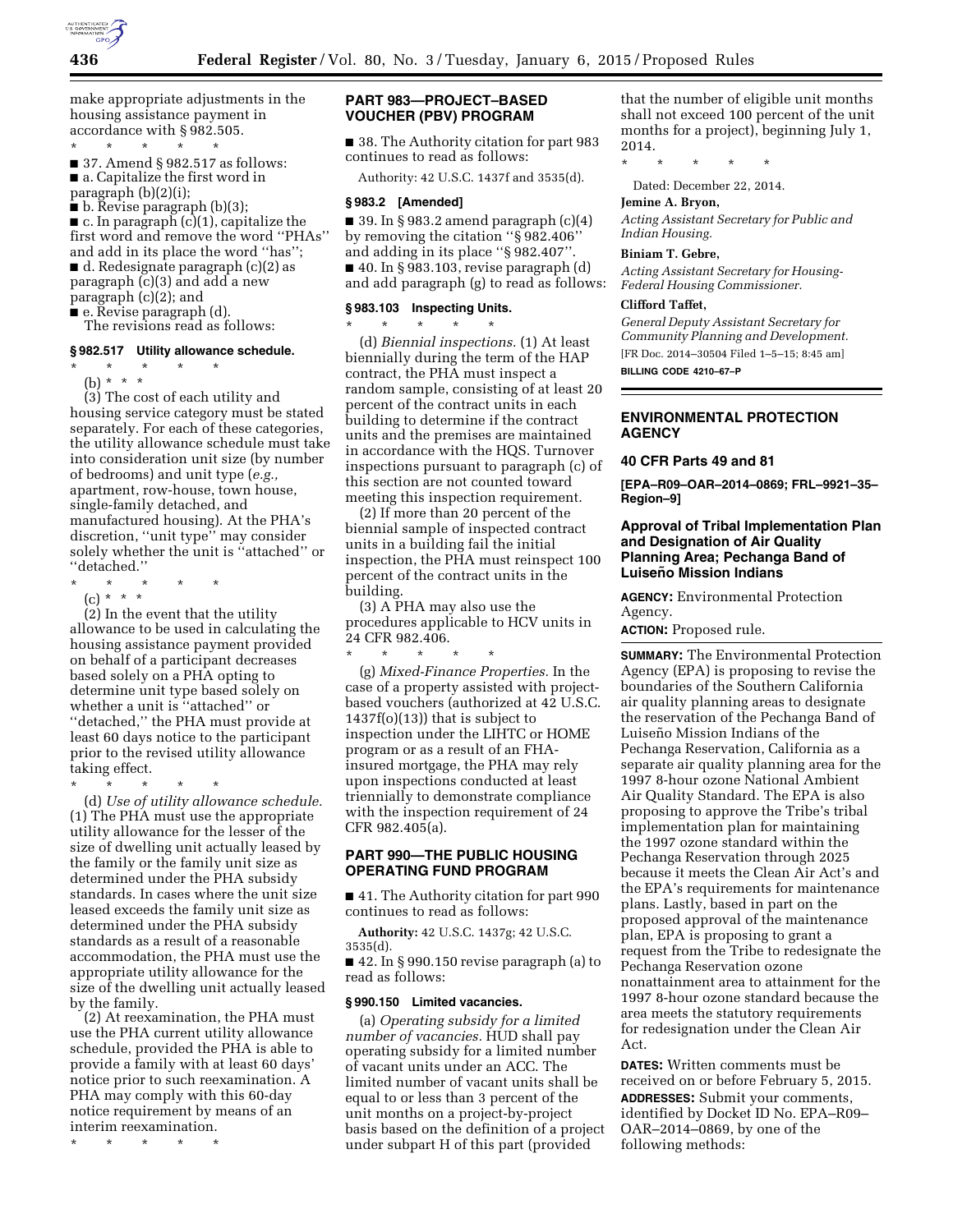1. *[http://www.regulations.gov:](http://www.regulations.gov)* Follow the on-line instructions for submitting comments.

- 2. *Email:* [israels.ken@epa.gov.](mailto:israels.ken@epa.gov)
- 3. *Fax:* 415–947–3579.

4. *Mail or deliver:* Ken Israels (Mailcode AIR–8), U.S. Environmental Protection Agency, Region IX, 75 Hawthorne Street, San Francisco, CA 94105–3901.

*Instructions:* All comments will be included in the public docket without change and may be made available online at *[http://www.regulations.gov,](http://www.regulations.gov)*  including any personal information provided, unless the comment includes Confidential Business Information (CBI) or other information whose disclosure is restricted by statute. Information that you consider CBI or otherwise protected should be clearly identified as such and should not be submitted through the *<http://www.regulations.gov>* or email. *<http://www.regulations.gov>* is an anonymous access system, and EPA will not know your identity or contact information unless you provide it in the body of your comment. If you send email directly to EPA, your email address will be automatically captured and included as part of the public comment. If EPA cannot read your comment due to technical difficulties and cannot contact you for clarification, EPA may not be able to consider your comment.

*Docket:* The index to the docket for this action is available electronically at *<http://www.regulations.gov>* and in hard copy at EPA Region IX, 75 Hawthorne Street, San Francisco, California. While all documents in the docket are listed in the index, some information may be publicly available only at the hard copy location (*e.g.,* copyrighted material), and some may not be publicly available in either location (*e.g.,* CBI). To inspect the hard copy materials, please schedule an appointment during normal business hours with the contact listed directly below.

**FOR FURTHER INFORMATION CONTACT:** Ken Israels, Grants and Program Integration Office (AIR–8), U.S. Environmental Protection Agency, Region IX, (415) 947–4102, *[israels.ken@epa.gov.](mailto:israels.ken@epa.gov)* 

# **SUPPLEMENTARY INFORMATION:**

Throughout this document, the terms ''we,'' ''us,'' ''our,'' and ''Agency'' refer to the EPA.

#### **Table of Contents**

#### I. Background

- A. Pechanga Band of Luiseño Mission
- Indians of the Pechanga Reservation B. National Ambient Air Quality Standards
- C. Air Quality Implementation Plans, Area Designations and Classifications
- D. Pechanga Tribe's 2009 Petition for Boundary Change and 2014 Submittal of Maintenance Plan and Redesignation Request
- II. Boundary Change Request
- A. Legal Authority
- B. Proposed Boundary Change Making the Pechanga Reservation a Separate Nonattainment Area for the 1997 8-Hour Ozone Standard
- III. Requirements for Redesignation A. Procedural Requirements
- B. Substantive Requirements
- IV. Evaluation of the Pechanga Tribe's Redesignation Request
	- A. Determination That the Area Has Attained the Applicable NAAQS
	- B. The Area Must Have a Fully Approved Implementation Plan Meeting Requirements Applicable for Purposes of Redesignation Under Section 110 and Part D
	- 1. Basic Implementation Plan Requirements Under CAA Section 110
- 2. Part D Requirements
- C. The Area Must Show the Improvement in Air Quality is Due to Permanent and Enforceable Emission Reductions
- D. The Area Must Have a Fully Approved Maintenance Plan Under CAA Section 175A
- 1. Attainment Inventory
- 2. Maintenance Demonstration
- 3. Monitoring Network
- 4. Verification of Continued Attainment 5. Contingency Provisions
- V. Summary of Proposed Action and Request for Public Comment
- VI. Statutory and Executive Order Reviews

## **I. Background**

*A. Pechanga Band of Luisen˜ o Mission Indians of the Pechanga Reservation* 

The Pechanga Band of Luiseño Mission Indians of the Pechanga Reservation (''Pechanga Tribe or ''Tribe'') is a federally recognized tribe whose reservation (Pechanga Reservation'' or ''reservation'') straddles the boundary between western Riverside County and northern San Diego County where Temecula Valley meets the complex topography that forms the boundary between these two counties. See figure 1–1 of the Tribe's ''Ozone Redesignation Request and Maintenance Plan for Pechanga Band of Luiseño Mission Indians of the Pechanga Reservation Nonattainment Area (May 2014)'' for an illustration of the boundaries of the Pechanga Reservation.

The Pechanga Reservation consists of 6,700 acres located in the northwestern portion of the Cleveland National Forest, ranging between 1,100 and 2,600 feet in elevation and is home to approximately 800 full-time residents.1

Most of the Pechanga Reservation is located north of the Riverside County-San Diego County boundary in Riverside County, just south of the City of Temecula, but a small portion of the reservation is located south of the boundary in San Diego County. The Pechanga Reservation has one major stationary source of emissions, the Pechanga Casino and Resort, within the reservation boundaries.2 Other sources of emissions include local traffic to and from the casino and resort, parking structures, a golf course, a gas station, and a recreational vehicle (RV) park.

In 2013, the EPA determined that the Pechanga Tribe is eligible for treatment in the same manner as a state (also referred to as ''TAS'') for purposes of CAA sections 105, 107(d), 126, and 505(a)(2).3 More recently, the EPA determined that the Tribe is eligible for TAS for purposes of CAA sections 110 and 175A and the submitted maintenance plan.4 As such, the Pechanga Tribe is authorized to request EPA to redesignate an area under section 107(d) and is authorized to submit a section 175A maintenance plan for review and approval or disapproval under section 110(k). EPA reviews such a maintenance plan in accordance with the same provisions for review set forth in CAA section 110 for section 175A maintenance plans submitted by a state. See CAA section 110(o).

# *B. National Ambient Air Quality Standards*

The Clean Air Act (CAA or ''Act'') requires the EPA to establish National Ambient Air Quality Standards (NAAQS or ''standards'') for pollutants that ''may reasonably be anticipated to endanger public health and welfare'' and to develop a primary and secondary standard for each NAAQS. The primary standard is designed to protect human health with an adequate margin of safety and the secondary standard is designed to protect public welfare and the environment. The EPA has set NAAQS for six common air pollutants, referred to as ''criteria'' pollutants: Ozone,

*[designations/2008standards/documents/R9](http://www.epa.gov/groundlevelozone/designations/2008standards/documents/R9_CA_TSD_FINAL.pdf)*\_*CA*\_ *TSD*\_*[FINAL.pdf](http://www.epa.gov/groundlevelozone/designations/2008standards/documents/R9_CA_TSD_FINAL.pdf)* 

2 In this context, given the designation and classification of the area for ozone, ''major source'' refers to a stationary source with a potential to emit greater than 10 tons per year of either ozone precursor (*i.e.,* volatile organic compounds or oxides of nitrogen). 3Letter from Jared Blumenfeld, Regional

Administrator, EPA Region IX, to Mark Macarro, Tribal Chairman, Pechanga Tribe, dated July 23, 2013. 4Letter from Jared Blumenfeld, Regional

Administrator, EPA Region IX, to Mark Macarro, Tribal Chairman, Pechanga Tribe, dated December 4, 2014.

<sup>1</sup>See EPA's 2008 8-hour ozone standard designations Technical Support Document (TSD) found at *[http://www.epa.gov/groundlevelozone/](http://www.epa.gov/groundlevelozone/designations/2008standards/documents/R9_CA_TSD_FINAL.pdf)*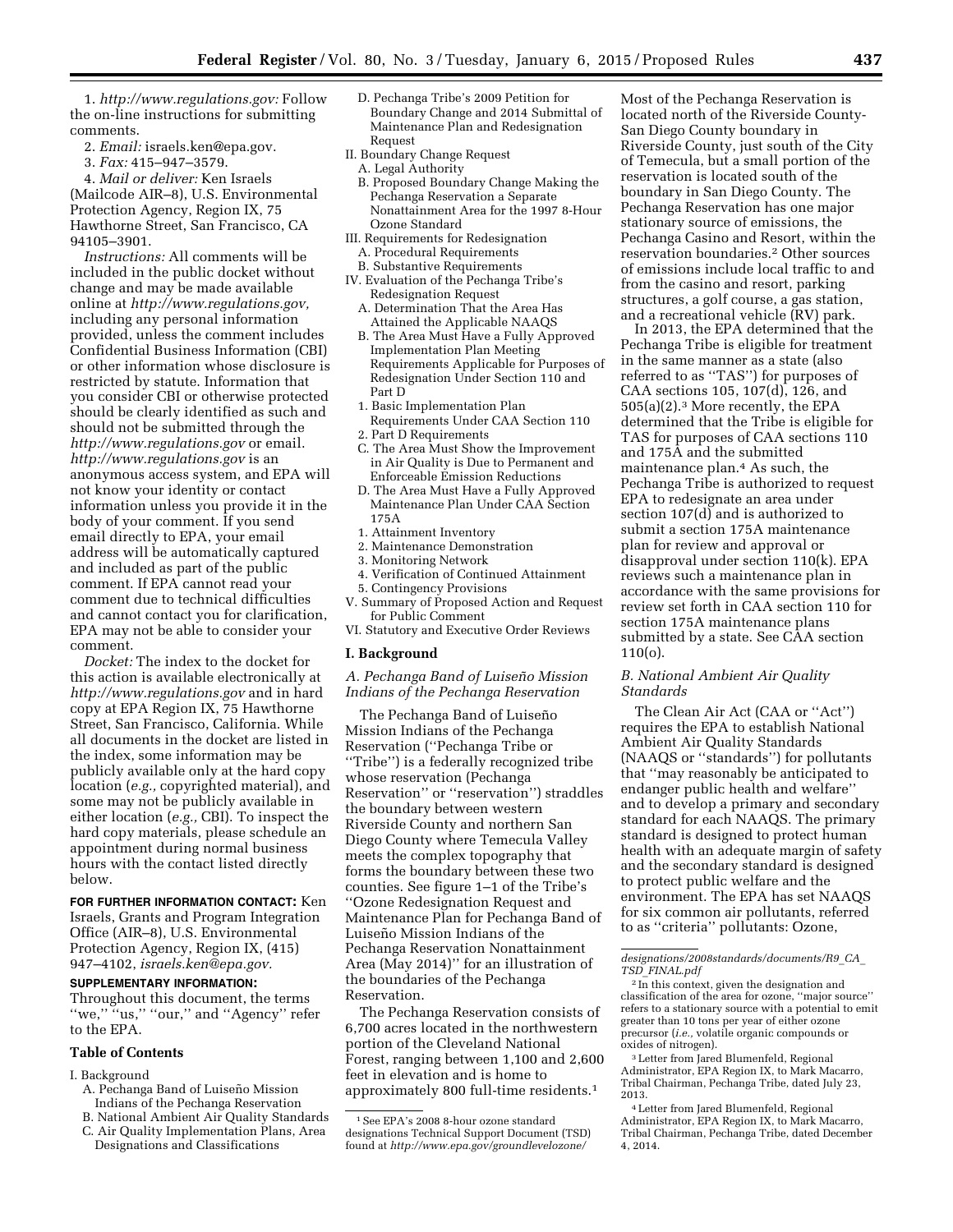carbon monoxide, nitrogen dioxide, sulfur dioxide, particulate matter, and lead.

In 1979, the EPA promulgated the first ozone 5 standard of 0.12 parts per million (ppm), averaged over a 1-hour period (''1-hour ozone standard''), to replace an earlier photochemical oxidant standard. In 1997, the EPA revised the ozone standard to 0.08 ppm, 8-hour average (''1997 ozone standard''), and then, in 2008, lowered the 8-hour ozone standard to 0.075 ppm (''2008 ozone standard''). This proposed action primarily relates to the designations and classifications of the Pechanga Reservation for the 1997 ozone standard, but, as explained below, would have implications for the 1-hour ozone standard as well.

## *C. Air Quality Implementation Plans, Area Designations and Classifications*

Under section 110 of the CAA, states must adopt and submit state implementation plans (SIPs) to implement, maintain, and enforce the NAAQS. SIPs do not as a general matter apply within Indian reservations, but eligible tribes may (but are not required to) choose to adopt and submit tribal implementation plans (TIPs) that serve the same types of functions in areas under tribal jurisdiction as SIPs serve within areas subject to state jurisdiction. Where necessary or appropriate to protect air quality, EPA must establish without unreasonable delay Federal implementation plans (FIPs) where a tribe does not do so. See 40 CFR 49.11.

Under the 1977 amendments to the CAA, EPA designated all areas of the country as attainment, nonattainment, or unclassifiable for each of the NAAQS. *See* 43 FR 8962 (March 3, 1978). These designations were generally based on monitored air quality values compared to the applicable standard. Under the 1990 amendments to the CAA, ozone nonattainment areas were further classified as ''Marginal,'' ''Moderate,'' ''Serious,'' ''Severe'' or ''Extreme'' depending upon the severity of the ozone problem.6

States with nonattainment areas are subject to the requirements to adopt and submit SIP revisions that, among other

things, impose stringent requirements on new or modified major stationary sources (referred to as major source Nonattainment New Source Review (''NNSR'')) and provide for attainment of the applicable ozone standard by the applicable attainment date. Areas with higher ozone classifications are given more time to attain the applicable ozone standard than areas with lower ozone classifications, but they are subject to a greater number, and more stringent, requirements, including those related to major source NNSR.

Historically, the Pechanga Reservation was included in the air quality planning area referred to as the Los Angeles-South Coast Air Basin Area (''South Coast'').7 Under the 1990 CAA amendments, the South Coast was classified as an ''Extreme'' ozone nonattainment area for the 1-hour ozone standard. See 56 FR 56694 (November 6, 1991).

In 2004, the EPA promulgated area designations and classifications for the 1997 ozone standard. The EPA designated the South Coast as a ''Severe-17'' nonattainment area.8 See 69 FR 23858 (April 30, 2004). In 2005, EPA revoked the 1-hour ozone standard, but under EPA's implementation rules governing the transition from the 1-hour ozone standard to the 1997 ozone standard (see 40 CFR 51.905), certain requirements based on an ozone nonattainment area's classification for the 1-hour ozone standard, continue to apply within areas that are designated as nonattainment for the 1997 ozone standard, such as the South Coast. The requirements that apply to an area designated as nonattainment for the 1997 ozone standard by virtue of the area's classification under the 1-hour ozone standard are referred to as ''antibacksliding'' measures. The ''antibacksliding'' measures are no longer applicable when the area is redesignated to attainment for the 1997 ozone NAAQS.

In 2009, we proposed to grant the State of California's request to reclassify the portion of the South Coast subject to state jurisdiction from ''Severe-17'' to ''Extreme'' for the 1997 ozone standard,

and to reclassify Indian country 9 within the South Coast consistent with the state's request. See 74 FR 43654 (August 27, 2009). We finalized the reclassification action in 2010 as proposed, with the exception of the reservations of two specific tribes, for which we deferred final action. See 75 FR 24409 (May 5, 2010).10 The Pechanga Reservation was one of the two areas within the South Coast for which we deferred taking final reclassification action. If we finalize this action as proposed, then we will withdraw our proposed reclassification of the Pechanga Reservation to ''Extreme'' for the 1997 ozone standard as moot.

In 2008, a federal land transfer pursuant to an Act of Congress modified the boundaries of the Pechanga Reservation to increase the previous reservation area by approximately 1,100 acres, including 119 acres in San Diego County. The San Diego County portion of the Pechanga Reservation is located within the "San Diego County (part)" ozone area for the 1997 ozone standard. In 2013, the EPA granted the State of California's request to redesignate the San Diego County 1997 8-hour ozone area, which, as noted above, includes the portion of the Pechanga Reservation in San Diego County, to attainment for that standard. See 78 FR 33230 (June 4, 2013). That portion of the Pechanga Reservation is thus already designated as attainment for the 1997 8-hour ozone standard.

Lastly, in 2012, the EPA designated the Pechanga Reservation (both the Riverside and San Diego County portions) as a separate nonattainment area for the 2008 ozone standard and classified the area as ''Moderate'' for that standard. See 77 FR 30088 (May 21, 2012).

10We deferred final action to complete our review of boundary change requests we had received from the two tribes. With respect to the Pechanga Tribe, this proposed boundary change constitutes the EPA's response to its request.

<sup>5</sup> Ground-level ozone is a gas that is formed by the reaction of volatile organic compounds (VOC) and oxides of nitrogen  $(NO_X)$  in the atmosphere in the presence of sunlight. These precursor emissions are emitted by many types of pollution sources, including power plants and industrial emissions sources, on-road and off-road motor vehicles and engines, and smaller sources, collectively referred to as area sources.

<sup>6</sup>Area designations and classifications are codified in 40 CFR part 81; area designations and classifications for California are codified at 40 CFR 81.305.

<sup>7</sup>The South Coast includes Orange County, the southwestern two-thirds of Los Angeles County, southwestern San Bernardino County, and western Riverside County. See 40 CFR 81.305.

<sup>8</sup>With respect to the 1997 8-hour ozone standard, areas given the ''Severe'' ozone classification were split, based on the 8-hour ozone design value at the time of designation, between those for which the applicable attainment date is no later than 15 years from designation (''Severe-15'') and those for which the applicable attainment date is no later than 17 years from designation (''Severe-17''). See 40 CFR 51.903, table 1.

<sup>9</sup> ''Indian country'' as defined at 18 U.S.C. 1151 refers to: ''(a) all land within the limits of any Indian reservation under the jurisdiction of the United States Government, notwithstanding the issuance of any patent, and, including rights-of-way running through the reservation, (b) all dependent Indian communities within the borders of the United States whether within the original or subsequently acquired territory thereof, and whether within or without the limits of a state, and (c) all Indian allotments, the Indian titles to which have not been extinguished, including rights-of-way running through the same.''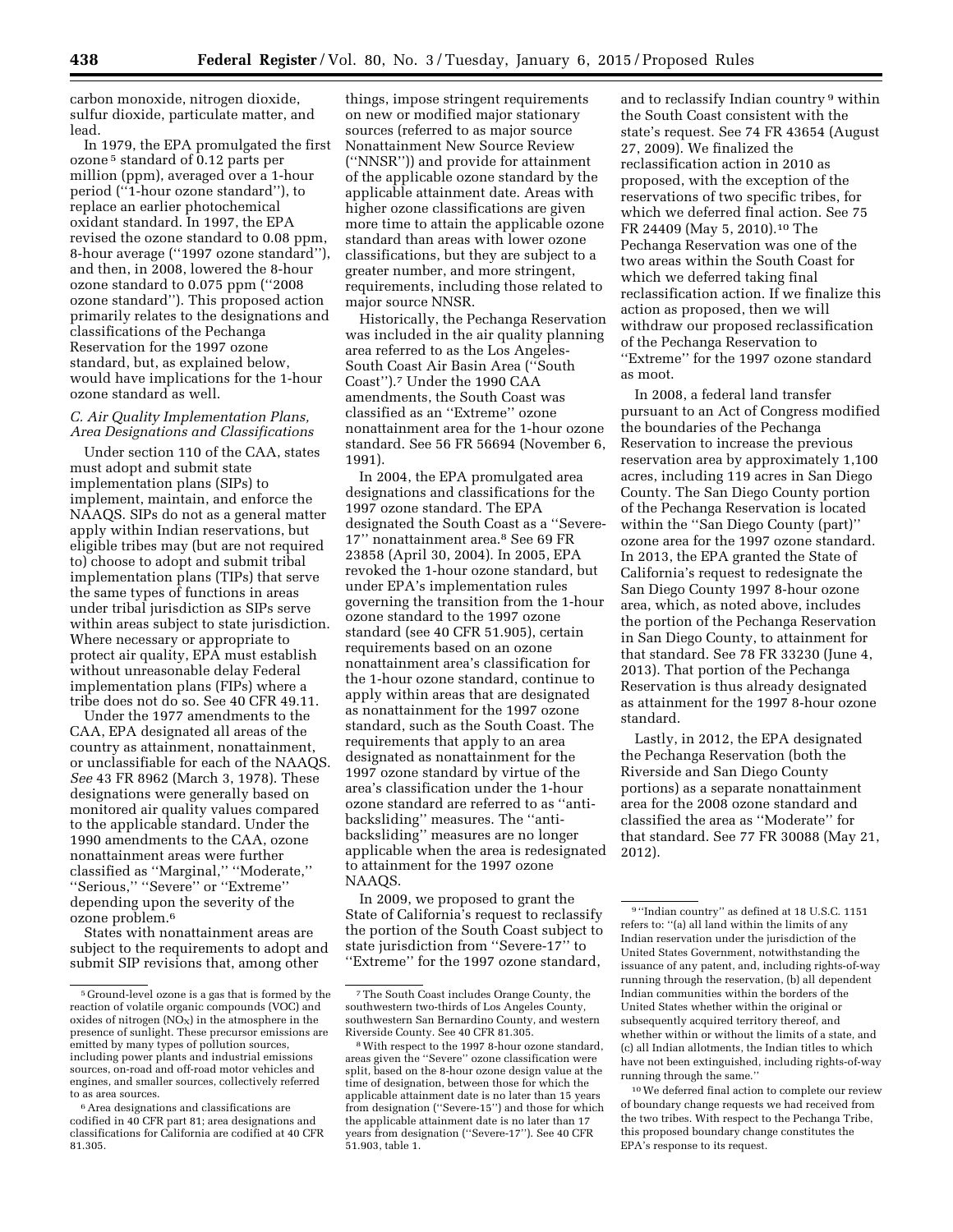# *D. Pechanga Tribe's 2009 Petition for Boundary Change and 2014 Submittal of Maintenance Plan and Redesignation Request*

On June 23, 2009, the Pechanga Tribe submitted a petition to the EPA to create a separate ozone nonattainment area for the Pechanga Indian Reservation, or, alternatively, to move the northern boundary of the San Diego County air quality planning area for the 1997 ozone standard to include the entire extent of the reservation, thus removing it from the South Coast.11 As noted above, we have already designated the Pechanga Reservation as a separate nonattainment area for the 2008 ozone NAAQS. In section II of this document, we evaluate the Tribe's 2009 request with respect to the 1997 ozone standard, and are proposing an action that, if finalized, will constitute our complete response to the Tribe's 2009 petition.

On May 9, 2014, citing the Pechanga Tribe's June 23, 2009 petition to establish a separate Pechanga ozone nonattainment area, the Pechanga Tribe submitted a request to the EPA to redesignate the Pechanga ozone nonattainment area to attainment for the 1997 8-hour ozone NAAQS. With the redesignation request, the Pechanga Tribe included a document titled ''*Ozone Redesignation Request and Maintenance Plan for Pechanga Band of Luiseno Mission Indians of the Pechanga Reservation Nonattainment Area''* (''Pechanga Ozone Maintenance Plan''). Since then, the Pechanga Tribe has applied for, and been granted, TAS status for CAA sections 110 and 175A for the purpose of submitting and implementing a maintenance plan for the 1997 ozone standard, and on November 4, 2014, the Pechanga Tribe re-submitted the Pechanga Ozone Maintenance Plan for approval to EPA as a TIP. As described in detail in section IV of this document, we are proposing to grant the Pechanga Tribe's redesignation request and to approve the Pechanga Ozone Maintenance Plan.

### **II. Boundary Change Request**

## *A. Legal Authority*

Section 107(d)(3)(D) provides that a state may submit to the EPA a revised designation of any area or portion thereof within the State. Such revised designations are referred to as ''redesignations.'' A boundary change is one type of redesignation, and a change in status (*e.g.*, from ''nonattainment'' to ''attainment'') is another type of

redesignation. In this document, we refer to our proposed change in boundaries as a ''boundary change'' instead of a ''redesignation'' to reduce confusion with the other type of redesignation (*i.e.*, change in status) that is also proposed herein.

The EPA has granted the Pechanga Tribe TAS status for CAA section 107(d) and thus we have reviewed the Tribe's June 23, 2009 boundary change request as a request under section 107(d)(3)(D).12 We review such requests under CAA section 107(d)(3)(D) using the same criteria we would use if the EPA were initiating the boundary change under CAA section 107(d)(3)(A), *i.e.*, ''on the basis of air quality data, planning and control considerations, or any other air quality-related considerations the Administrator deems appropriate.'' In contrast, redesignations involving changes in status, specifically from ''nonattainment'' to ''attainment'' are governed by the criteria in section 107(d)(3)(E), which are discussed in more detail in section III of this document.

For the reasons set forth below, we are proposing to revise the boundaries of the South Coast and San Diego air quality planning areas to establish a separate air quality planning area for the Pechanga Reservation for the 1997 8-hour ozone standard.

## *B. Proposed Boundary Change Making the Pechanga Reservation a Separate Nonattainment Area for the 1997 8-Hour Ozone Standard*

As noted above, EPA reviews requests, such as the Pechanga Tribe's June 23, 2009 request, for a boundary change ''on the basis of air quality data, planning and control considerations, or any other air quality-related considerations the Administrator deems appropriate.'' In the context of requests from tribes for boundary changes, we have developed more specific guidance consistent with the general statutory considerations in CAA section  $107(d)(3)(A)$ . The specific guidance is titled, ''Policy for Establishing Separate Air Quality Designations for Areas in Indian Country'' (''Tribal Designation Policy'').13 The Tribal Designation

Policy identifies the specific air quality data, planning and control considerations, and other air qualityrelated considerations that the EPA deems appropriate in the context of reviewing requests from a tribe for a change in the boundaries of the air quality planning area in which the tribe is located.

Where the EPA receives a request for a boundary change from a tribe seeking to have its Indian country designated as a separate area, the policy indicates that the EPA will make decisions regarding these requests on a case-by-case basis after consultation with the tribe. As a matter of policy, the EPA believes that it is important for tribes to submit the following information when requesting a boundary change: A formal request from an authorized tribal official; documentation of Indian country boundaries to which the air quality designation request applies; concurrence with EPA's intent to include the identified tribal lands in the 40 CFR part 81 table should the EPA separately designate the area; and a multi-factor analysis to support the request. *See* Tribal Designation Policy, pages 3 and 4.

The Tribal Designation Policy states that the EPA intends to make decisions regarding a tribe's request for a separate air quality designation after all necessary consultation with the tribe and, as appropriate, with the involvement of other affected entities, and after evaluating whether there is sufficient information to support such a designation. Boundary change requests for a separate air quality designation should include an analysis of a number of factors (referred to as a ''multi-factor analysis,'') including air quality data, emissions-related data (including source emissions data, traffic and commuting patterns, population density and degree of urbanization), meteorology, geography/topography, and jurisdictional boundaries.14

The Pechanga Tribe's boundary change request, submitted by the Tribe's Chairman on June 23, 2009, included a multi-factor analysis addressing air quality data, emissions data, meteorology, geography/topography, and jurisdictional boundaries. As such, although submitted prior to release of the Tribal Designation Policy, the Pechanga Tribe's request for a boundary change to create a separate ozone

<sup>11</sup>See letter from Mark Macarro, Tribal Chairman, Pechanga Tribe, to Deborah Jordan, Director, Air Division, EPA Region IX, dated June 23, 2009.

<sup>12</sup>We recognize that the Pechanga Tribe did not have TAS status at the time of the June 23, 2009 submittal, but we believe that our action on the June 23, 2009 submittal at this time should reflect the subsequent grant of the Tribe's application for TAS status for section 107(d) in 2013.

<sup>13</sup>See memorandum from Stephen D. Page, Director, EPA Office of Air Quality Planning and Standards, to EPA Regional Air Directors, Regions I–X, dated December 20, 2011, titled ''Policy for Establishing Separate Air Quality Designations for Areas of Indian Country.'' A copy of the Tribal

Designation Policy can be found at *[http://](http://www.epa.gov/ozonedesignations/guidance.htm) [www.epa.gov/ozonedesignations/guidance.htm](http://www.epa.gov/ozonedesignations/guidance.htm)*.

<sup>14</sup>The Tribal Designation Policy also states that, in addition to information related to the identified factors, tribes may submit any other information that they believe is important for the EPA to consider.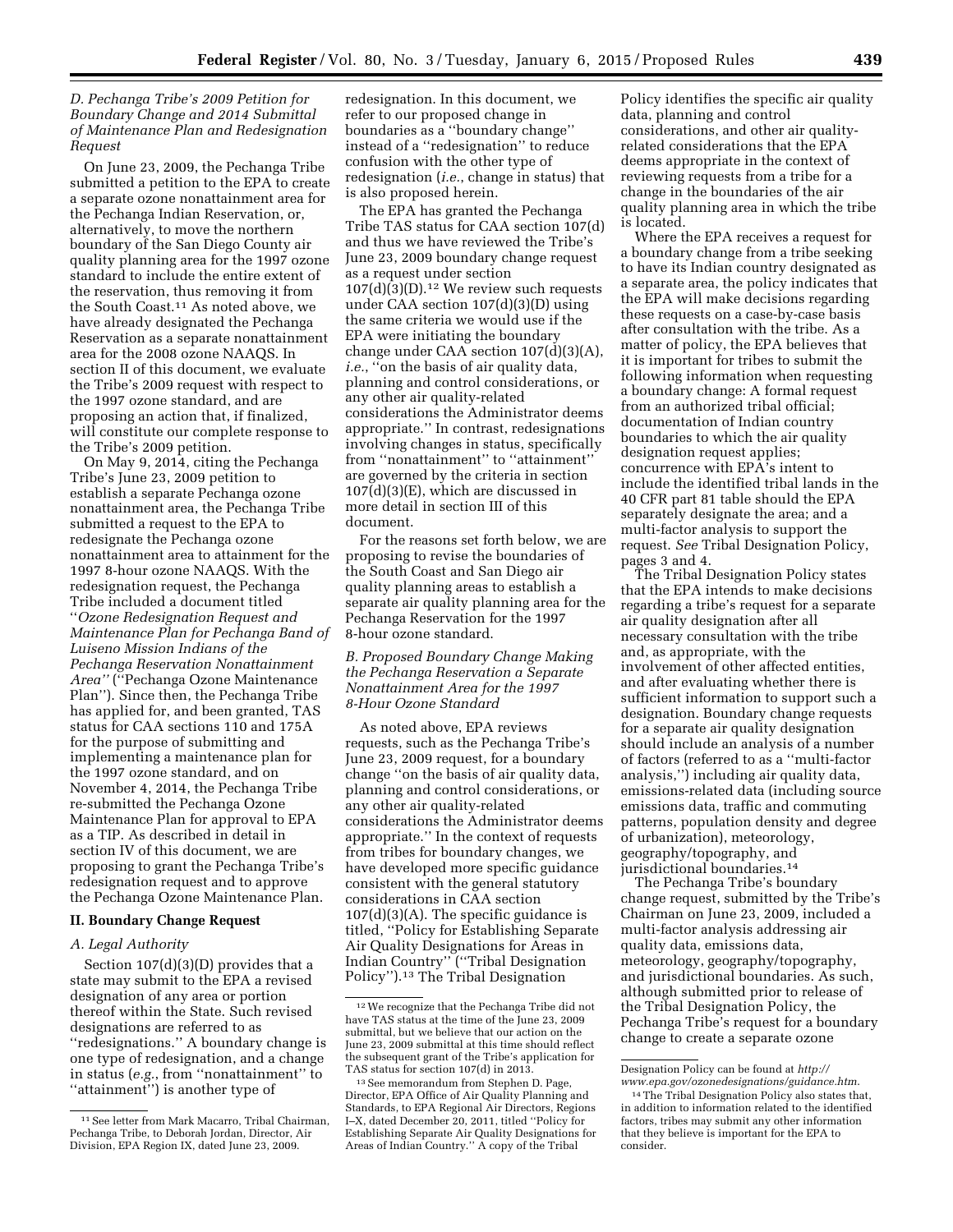nonattainment area represents the type of formal, official request and supporting information called for in the policy. Moreover, the Tribe's June 23, 2009 submittal was supplemented by the Tribe with more recent information in the Pechanga Ozone Maintenance Plan.

*Air Quality Data:* For this factor, as discussed below, we considered 8-hour ozone design values for air quality monitors in and near the Pechanga Reservation, based on the 2011–2013 period (*i.e.*, the 2013 design value). A monitor's design value is the metric or statistic that indicates whether that monitor attains a specific air quality standard. The 1997 ozone NAAQS is met at a monitor when the annual fourth-highest daily maximum 8-hour average concentration, averaged over 3 years, is 0.08 ppm or less. See 40 CFR 50.10. A design value is only valid if minimum data completeness criteria are met. See 40 CFR part 50, appendix I. Monitors that are eligible for providing design value data include monitors that are sited in accordance with 40 CFR part 58, appendix D (section 4.1), are federal reference method (FRM) or federal equivalent method (FEM) monitors, and meet the requirements of 40 CFR part 58, appendix A.

The Pechanga Tribe began operation of an FEM ozone monitor on the reservation in June 2008, but the data does not meet the completeness criteria for the 2011–2013 period. However, there is another FEM ozone monitoring site in the vicinity of the reservation. The monitoring site, referred to as the ''Temecula'' site, is operated by the South Coast Air Quality Management District (SCAQMD) at a location approximately 10 miles north of the reservation, and as explained further in section IV.A of this document, the data from the Temecula site is considered representative of ozone conditions at the Pechanga Reservation and is complete for 2011–2013.

The 2013 design value based on data from the Temecula site is 0.077 ppm, which, given the representativeness of the Temecula data, means that current air quality at the Pechanga Reservation meets the 1997 ozone standard of 0.08 ppm.15 In contrast, ozone concentrations are higher farther north in Riverside County and lower farther south in San Diego County. For instance, the next closest ozone monitoring site in Riverside County is the Lake Elsinore site, which is about 20 miles northwest of the reservation and

which has a design value for 2011–2013 of 0.086 ppm, and which violates the 1997 ozone standard. The next closest ozone monitoring site in San Diego County is the Escondido site, which is about 20 miles south of the reservation and which has a design value for the same period of 0.069 ppm. Thus, in this portion of southern Riverside County and northern San Diego County, ozone concentrations generally decrease from north to south, but vary less moving east and west from the reservation.16

*Emissions-Related Data:* For this factor, we reviewed documentation provided in Pechanga's June 23, 2009 boundary change request and more recent information submitted with the Pechanga Ozone Maintenance Plan, as well as the Tribe's application for a "part 71" (*i.e.*, title  $\overline{V}$ ) permit for the Pechanga Resort and Casino, and related annual emissions reports.17 Based on information contained in the cited references, we estimate that current actual emissions from sources operating on the Pechanga Reservation are approximately 5.8 tons per year (tpy) of VOC and 10.7 tpy of  $NO<sub>X</sub>$ . Sources that contribute to this total include stationary sources operating at the casino, such as a gas turbine, boilers, emergency generators, and a fire water pump; and emergency generators operating at the government center, the fire station, the gasoline station/minimart, and at various wells. Also contributing to the total are area sources such as consumer product use and gasoline loading, storage, and dispensing at the gasoline station/minimart. Lastly, the inventory includes emissions from on-road and nonroad motor vehicle use on the reservation.

In contrast, current ozone precursor emissions within the South Coast nonattainment area are approximately 230,000 tpy of VOC and 190,000 tpy of  $NO<sub>X</sub>$ .<sup>18</sup> To the south, current ozone precursor emissions within the San Diego maintenance area are approximately 46,000 tpy of VOC and 42,000 tpy of  $NO<sub>X</sub>$ .<sup>19</sup> In terms of percentages, Pechanga-related emissions are approximately 0.003 percent and 0.006 percent of South Coast emissions of VOC and  $NO<sub>x</sub>$ , respectively, and are approximately 0.01 percent and 0.03 percent of San Diego County emissions of VOC and NO<sub>X</sub>, respectively.

With respect to traffic and commuting patterns, operations at the Pechanga Resort and Casino generate vehicle trips in the region from patrons and employees, but no transportation corridors pass through the reservation. Interstate 15 and State Route 79 pass a couple of miles west and north, respectively, of the developed portions of the reservation. As far as population density and degree of urbanization, we note that, with the exception of the immediate vicinity of the resort and casino, the Pechanga Reservation is largely undeveloped and sparsely populated in comparison with highly developed land to the north in Temecula Valley. In fact, the degree of urbanization at the Pechanga Reservation is similar to the sparselypopulated region to the south in northern San Diego County.

*Meteorology:* EPA evaluated available meteorological data to help determine how meteorological conditions, such as weather, transport patterns and stagnation conditions, would affect the fate and transport of precursor emissions contributing to ozone formation. Pechanga is located about 25 miles inland and experiences similar complex meteorology and transport patterns as inland parts of western Riverside County and western San Diego County. Transport of ozone and its precursors is prevalent from the South Coast to San Diego County under several different meteorological regimes one of which transports emissions from metropolitan Los Angeles to San Diego County along the Interstate 15 corridor.20 Given the location of the Pechanga Reservation near the Interstate 15 corridor and along the boundary between the Riverside County portion of the South Coast and San Diego County, the transport of ozone and its precursors from metropolitan Los Angeles also influences air quality at the reservation and is the primary cause of historic ozone violations at the reservation.

<sup>15</sup> In fact, the Pechanga data are consistently less than or equal to the Temecula and Lake Elsinore data for the 2011–2013 timeframe.

<sup>16</sup>See pages II–2–28 through II–2–37 in Appendix II (''Current Air Quality'') of the South Coast Air Quality Management District's 2012 Air Quality Management Plan (February 2013) for figures illustrating the spatial distribution of elevated ozone concentrations in the South Coast.

<sup>17</sup>The Pechanga Resort and Casino is considered a ''major'' source for the purposes of title V of the Act based on the facility's potential to emit  $NO<sub>x</sub>$ emissions at levels greater than the applicable major source NSR threshold.

<sup>18</sup> Year 2012 emissions for the South Coast Air Basin are from CARB's Almanac Emissions Projection Data (Published in 2013).

<sup>19</sup> Year 2012 emissions for San Diego County are from CARB's Almanac Emissions Projection Data (Published in 2013).

<sup>20</sup>Bigler-Engler, V, 1995: Analysis of an Ozone Episode during the San Diego Air Quality Study: The Significance of Transport Aloft. *Journal of Applied Meteorology*, 34, 1863–1875). Luria, M, 2005: Local and Transported pollution of San Diego, California. *Atmospheric Environment*, 39, 6765–6776. Boucouvala, D, 2003: Analysis of transport patterns during an SCOS97–NARSTO episode. *Atmospheric Environment*, 37 Supplement No. 2, S73–S94. Meteorological and Photochemical Modeling for the San Diego County 2007, 8 Hour Ozone State Implementation Plan.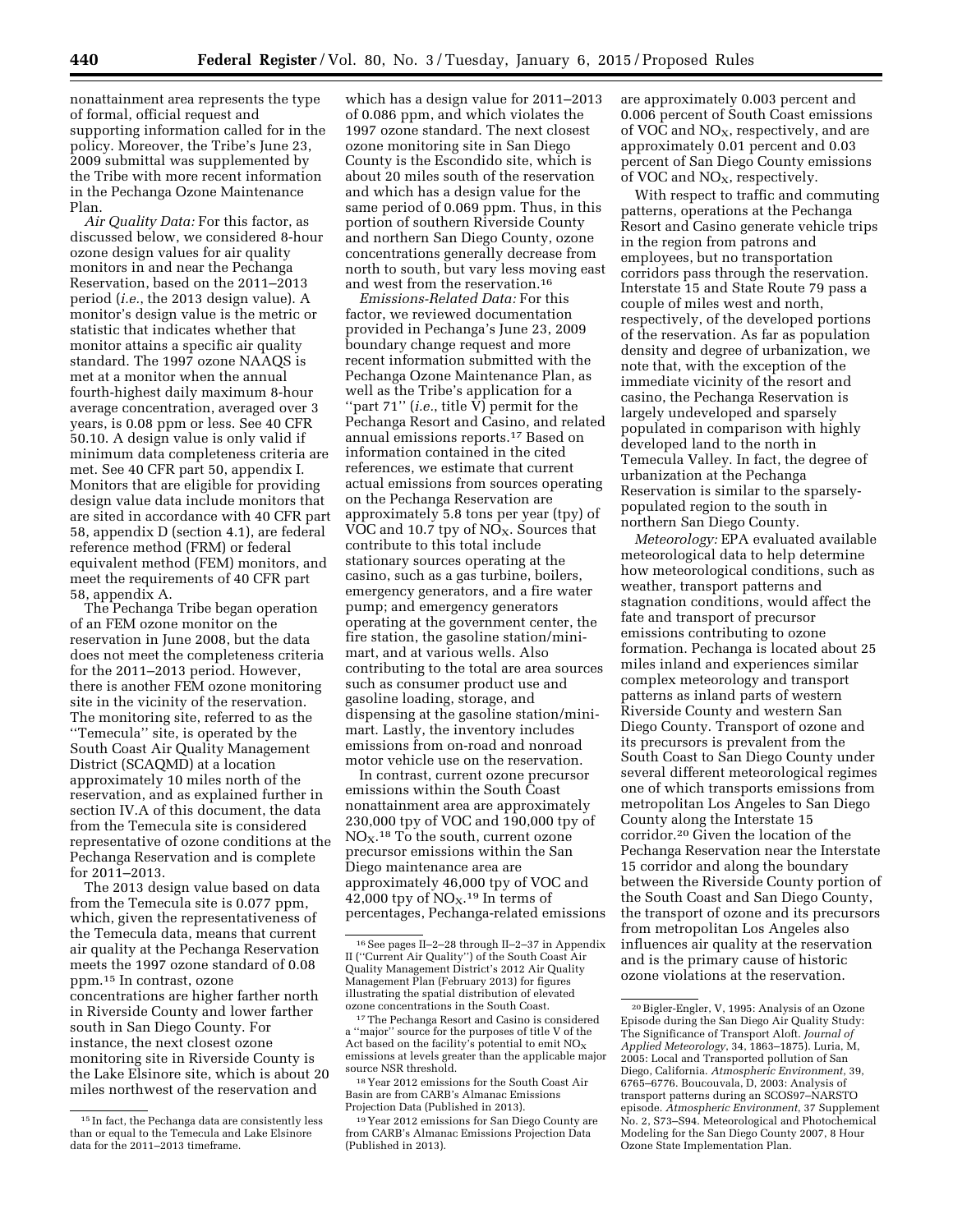*Geography/Topography:* The Pechanga Reservation consists of 6,700 acres located in northwestern portion of the Cleveland National Forest, ranging between 1,100 and 2,600 feet in elevation. The reservation lies primarily in Riverside County along the boundary separating Riverside and San Diego counties, but a small portion of the reservation extends across the countyline into San Diego County. The terrain along the Riverside-San Diego county boundary is complex, but there are no significant topographic barriers to air flow, suggesting that the Pechanga Reservation may experience similar air quality to the surrounding air quality planning areas.

*Jurisdictional Boundaries:* For ozone planning purposes, the Pechanga Reservation is currently split for the 1-hour ozone and 1997 ozone standards between the South Coast and the San Diego County air quality planning areas, but is a separate air quality planning area for the 2008 ozone NAAQS. With respect to air pollution control, the South Coast, with the exception of the Pechanga Reservation and certain other areas of Indian country, lies within the jurisdiction of the SCAQMD, and San Diego County, also with the exception of the Pechanga Reservation and certain other areas of Indian country, lies within the jurisdiction of the San Diego County Air Pollution Control District (SDCAPCD). The EPA has jurisdiction under the CAA over air pollution sources at the Pechanga Reservation although the Tribe may develop and implement its own air program, and displace EPA's program, or portion thereof, if it chooses to, upon EPA approval.

*Evaluation of Factors:* Air quality data, meteorology and topography indicate that the Pechanga Reservation experiences similar complex meteorology and transport patterns as inland parts of western Riverside and San Diego counties. Transport of ozone and its precursors to the Pechanga Reservation is prevalent from the South Coast. Considering the three factors of air quality data, meteorology, and topography, EPA could reasonably include the Pechanga Reservation in either the South Coast air quality planning area to the north, or the San Diego County air quality planning area to the south. Alternatively, the EPA could establish a separate nonattainment area for the Pechanga Reservation as it did for the 2008 ozone standard.21

However, taking into account the minimal emissions associated with

activities on the Pechanga Reservation and corresponding minimal contribution from Pechanga-related emissions sources to regional ozone violations, we believe that in these circumstances it is appropriate and consistent with the principles for designations of Indian country set forth in the Tribal Designation Policy to assign particular weight to the jurisdictional boundaries factor. Moreover, the Tribe has invested in the development of its own air program, including operation of an ozone monitoring station, and has expressed interest in development of its own permitting program. Establishment of the Pechanga Reservation as a separate planning area for the 1997 ozone standard would facilitate the Tribe's development of its own air program by aligning the area designations for the two current ozone standards for which EPA has promulgated area designations.

Therefore, we propose to revise the boundaries of the South Coast and San Diego 1997 ozone air quality planning areas by removing the respective portions of the reservation included in those areas and designating the Pechanga Reservation as a separate nonattainment area for the 1997 ozone standard. This newly-established air quality planning area would retain its ozone nonattainment classification as ''Severe-17'' for the 1997 ozone standard unless the EPA finalizes the action, proposed in section IV of this document, to redesignate this area to "attainment" for the 1997 ozone standard. Our technical support document (TSD) provides additional information concerning our rationale for this proposed revisions to Southern California ozone air quality planning area boundaries.

## **III. Requirements for Redesignation**

In this section, we identify the procedural and substantive requirements for redesignation for the Pechanga-specific ozone nonattainment area we are proposing to establish in section II, and in section IV, we provide our evaluation of this proposed Pechanga-specific ozone nonattainment area for redesignation to attainment for the 1997 ozone standard.

### *A. Procedural Requirements*

One of the prerequisites for redesignation is approval of a maintenance plan meeting the requirements under CAA section 175A. See CAA section 107(d)(3)(E)(iv). Such a maintenance plan constitutes a SIP when submitted by a state or a TIP when submitted by a tribe, and the CAA and EPA's regulations include

procedural requirements for such submittals. Specifically, section 110(a) of the Act requires tribes to provide reasonable notice and public hearing prior to adoption of TIPs or TIP revisions. EPA regulations at 40 CFR 51.102 contain additional specifications for public review of TIPs or TIP revisions including notice to the public by prominent advertisement in the affected area; an opportunity for a public hearing; and a minimum 30-day comment period and provisions for making the plan available for public inspection.

On September 10, 2014, the Pechanga Tribe published a notice of the beginning of a public review period for the public draft Pechanga Ozone Maintenance Plan in The Press-Enterprise, a newspaper of general circulation in Riverside County. The notice also indicated where the public draft maintenance plan would be available for review and that a public hearing would be held on October 15, 2014, if requested. No request for a public hearing was made, and no comments were submitted. On October 21, 2014, the Tribe adopted the Pechanga Ozone Maintenance Plan, and on November 4, 2014, the Pechanga tribal council officially submitted the Pechanga Ozone Maintenance Plan to EPA as the Tribe's TIP.

As such, we find that the submittal of the Pechanga Ozone Maintenance Plan as a TIP satisfies the procedural requirements of section 110(a) of the Act and 40 CFR 51.102.

#### *B. Substantive Requirements*

The CAA establishes the requirements for redesignation of a nonattainment area to attainment. Specifically, section 107(d)(3)(E) allows for redesignation provided that the following criteria are met: (1) The EPA determines that the area has attained the applicable NAAQS; (2) the EPA has fully approved the applicable implementation plan for the area under section 110(k); (3) the EPA determines that the improvement in air quality is due to permanent and enforceable reductions in emissions resulting from implementation of the applicable implementation plan, applicable federal air pollution control regulations, and other permanent and enforceable reductions; (4) the EPA has fully approved a maintenance plan for the area as meeting the requirements of CAA section 175A; and (5) the state or eligible tribe containing such area has met all requirements applicable to the area under section 110 and part D of the CAA.

The EPA provided guidance on redesignations in a document titled,

<sup>21</sup>See 77 FR 30088, dated May 21, 2012.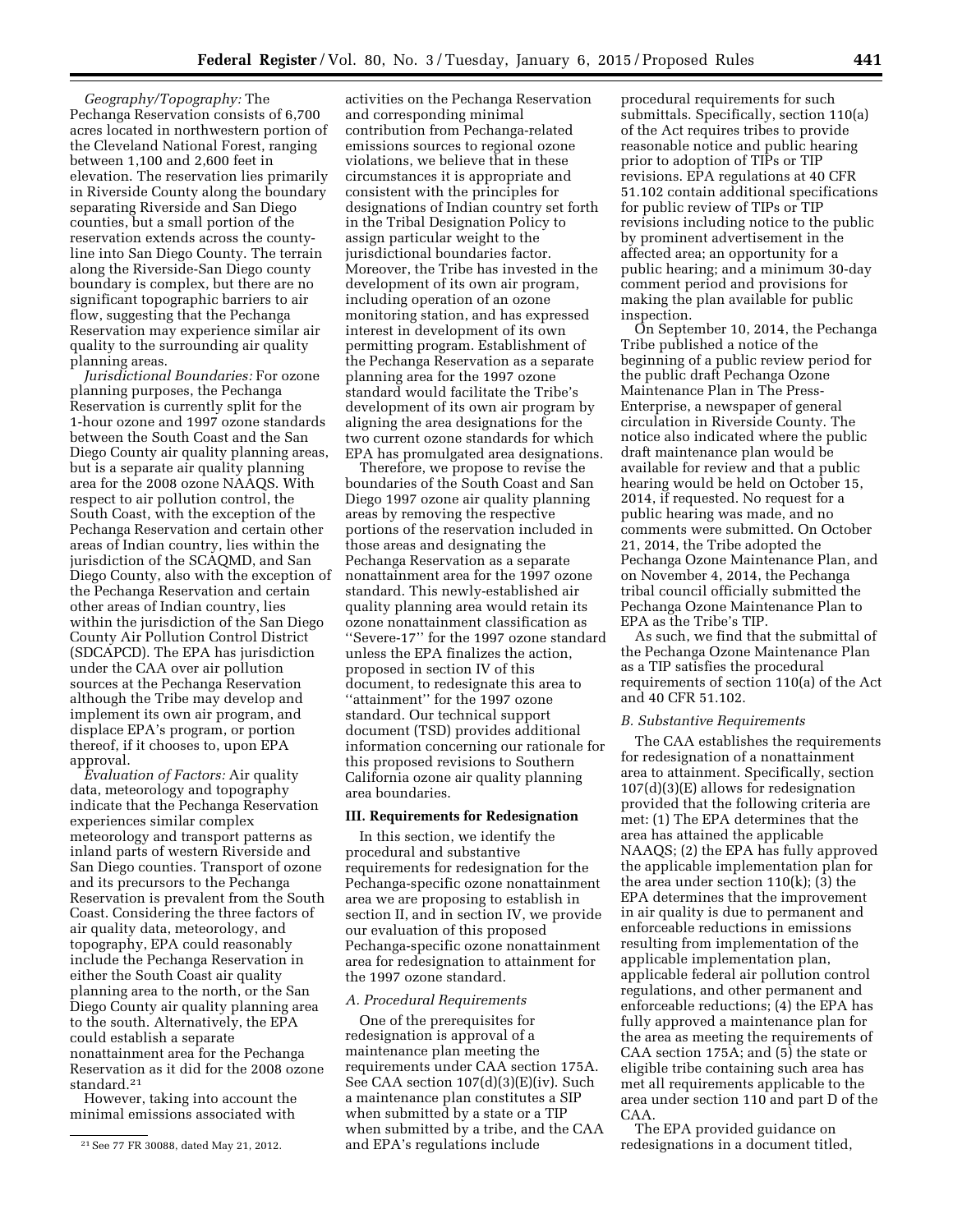''State Implementation Plans; General Preamble for the Implementation of Title I of the Clean Air Act Amendments of 1990,'' published in the **Federal Register** on April 16, 1992 (57 FR 13498), and supplemented on April 28, 1992 (57 FR 18070) (referred to herein as the ''General Preamble''). Another relevant EPA guidance document includes ''Procedures for Processing Requests to Redesignate Areas to Attainment,'' Memorandum from John Calcagni, Director, Air Quality Management Division, EPA Office of Air Quality Planning and Standards, September 4, 1992 (referred to herein as the ''Calcagni memo'').

For the reasons set forth below, we propose to approve the Pechanga Tribe's request for redesignation of the Pechanga Reservation, proposed herein as a separate air quality planning area, to attainment for the 1997 ozone standard based on our conclusion that all of the criteria under CAA section 107(d)(3)(E) have been satisfied.

## **IV. Evaluation of the Pechanga Tribe's Redesignation Request**

## *A. Determination That the Area Has Attained the Applicable NAAQS*

CAA section 107(d)(3)(E)(i) requires that we determine that the area has attained the NAAQS. The EPA generally makes the determination of whether an area's air quality meets the ozone standard based upon the most recent three years of complete, certified, and quality-assured data gathered at established State and Local Air Monitoring Stations (SLAMS) in the nonattainment area and entered into the EPA Air Quality System (AQS) database. Data from air monitors operated by state/local agencies in compliance with EPA monitoring requirements must be submitted to AQS. Monitoring agencies annually certify that these data are accurate to the best of their knowledge. Accordingly, the EPA relies primarily on data in AQS when determining the attainment status of areas. *See* 40 CFR 50.10; 40 CFR part 50, appendix I; 40 CFR part 53; 40 CFR part 58, appendices A, C, D and E. All data are reviewed to determine the area's air quality status in accordance with 40 CFR part 50, appendix I.

Under EPA regulations at 40 CFR part 50, the 1997 ozone standard is met at an ambient air quality monitoring site when the 3-year average of the annual fourth-highest daily maximum 8-hour

average ozone concentration is less than or equal to 0.08 ppm. See 40 CFR 50.10; 40 CFR part 50, appendix I. This 3-year average is referred to as the design value. When the design value is less than or equal to 0.084 ppm (based on the rounding convention in 40 CFR part 50, appendix I) at each monitoring site within the area, then the area is attaining the NAAQS. The data completeness requirement is met when the three-year average percent of days with valid ambient monitoring data is at least 90 percent of the days during the designated ozone monitoring season, and no single year has less than 75 percent data completeness as determined in appendix I of 40 CFR part 50.

The Pechanga Tribe operates an ozone monitor at the reservation. In 2013, EPA conducted a technical systems audit and, as with any audit, EPA made a number of findings and recommendations to ensure compliance with EPA's monitoring regulations in 40 CFR part 58.22 The Pechanga Tribe submits the ozone data that it collects to AQS; however, we are basing this proposed determination of attainment not on the data collected at the Pechanga monitor, but rather on the data from a monitoring site located adjacent to Skinner Reservoir, which is approximately 10 miles north of the Pechanga Reservation and which is operated by the SCAQMD (the ''Temecula'' monitoring site). We are doing so because the data from the Pechanga monitor over the past three calendar years does not meet our completeness criteria, and because the ozone data collected at SCAQMD's Temecula site is complete and is representative of ozone conditions at the reservation.23

23For 2011–2013, the Temecula monitor achieved only 89 percent completeness, which is less than the required three-year completeness requirement of 90 percent. However, the EPA Region IX staff conducted a missing data analysis for the Temecula station in accordance with the requirements of 40 CFR part 50 Appendix I, Section 2.3(b) and concluded that it is appropriate to count the missing days towards meeting the minimum data completeness requirements because of concentrations measured at nearby monitors. Once the missing days are included, the EPA finds the ozone data from the Temecula station to be complete and valid for NAAQS comparison purposes. See the EPA staff memorandum to file

With respect to its monitoring network, the SCAQMD submits monitoring network plan reports to EPA on an annual basis. These reports discuss the status of the air monitoring network, as required under 40 CFR part 58. The EPA reviews these annual network plans for compliance with the applicable reporting requirements in 40 CFR 58.10. With respect to ozone, we have found that SCAQMD's annual network plans meet the applicable requirements under 40 CFR part 58.24 Furthermore, we concluded in our Technical System Audit Report (*Technical System Audit Report South Coast Air Quality Management District, 2013*) that SCAQMD's ambient air monitoring network currently meets or exceeds the requirements for the minimum number of monitoring sites designated as SLAMS for all of the criteria pollutants. Also, the SCAQMD annually certifies that the data it submits to AQS are complete and quality-assured.25

Both the Pechanga site and SCAQMD's Temecula site monitor ozone concentrations on a continuous basis using Federal Equivalent Method (FEM) monitors. The spatial scale of the Pechanga site is ''neighborhood'', while the Temecula site is ''urban'' scale. The site types are ''general/background'' (Pechanga) and ''population exposure'' (Temecula).26

As noted above, we reviewed the data from the Pechanga monitoring site and found it to be incomplete for the 2011– 2013 period; however, the data that is available for that period provides us with the basis for a comparison with Temecula site data to determine representativeness of the latter for establishing current ozone conditions at the reservation. Table 1 summarizes the site-specific annual fourth-highest daily maximum 8-hour ozone concentrations and 3-year ozone design values for the Pechanga site and SCAQMD's Temecula site for the period of 2011–2013.

 $^\mathrm{22}\!\!\text{See}$  letter from Deborah Jordan, Director, EPA Region IX Air Division, to Mark Macarro, Chairman, Pechanga Band of Luiseño Mission Indians, January 22, 2014, and attachments.

titled ''Temecula Missing Data Analysis for 2011– 2013,'' October 6, 2014.

<sup>24</sup>See, *e.g.,* letter from Meredith Kurpius, Manager, Air Quality Analysis Office, EPA Region IX, to Dr. Matt Miyasato, Deputy Executive Officer, SCAQMD, dated September 30, 2014.

<sup>25</sup>*See, e.g.,* letter from Matt Miyasato, Ph.D., Deputy Executive Officer, SCAQMD, to Jared Blumenfeld, Regional Administration, EPA Region IX, dated June 27, 2014.

<sup>26</sup>See *AQS Monitor Description Report, May 16, 2014.*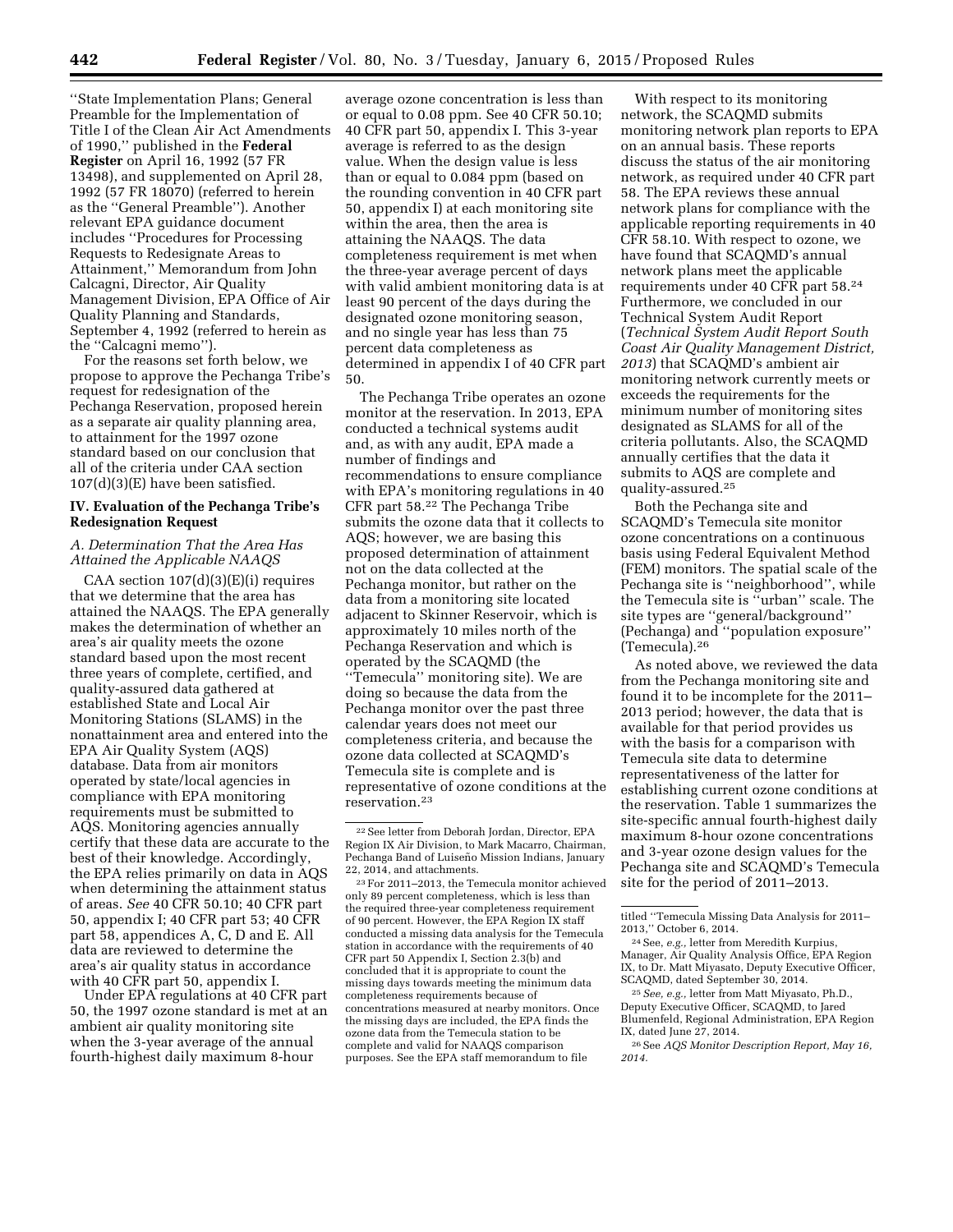TABLE 1—FOURTH HIGHEST 8-HOUR OZONE CONCENTRATIONS AT TEMECULA AND PECHANGA MONITORS, 2011–2013,

PPM

| Monitor              | Site code                  | 2011               | 2012           | 2013           | 2011-2013<br>design value |
|----------------------|----------------------------|--------------------|----------------|----------------|---------------------------|
| Temecula<br>Pechanga | 06-065-0016<br>06-065-0009 | 0.082<br>$a$ 0.071 | 0.077<br>0.075 | 0.074<br>0.074 | 0.077<br>NC.              |

a Annual value does not meet completeness criteria.

NC = Not calculated because of incomplete data. Source: AQS Data Summary Report, dated May 16, 2014.

As shown in table 1, a comparison of the 2012 and 2013 data from the Temecula site and the Pechanga site demonstrates that the former site is representative of conditions at the latter.27 The summary of data in table 1 also shows that the design value for the 2011–2013 period was less than 0.084 ppm at the Temecula site. Therefore, we are proposing to determine, based on complete, certified, and quality-assured data for 2011–2013 from the Temecula monitoring site, that the proposed Pechanga Reservation ozone nonattainment area has attained the 1997 ozone standard. Our review of preliminary 2014 data from both the Temecula and Pechanga sites indicates that the data remains consistent with continued attainment.28

# *B. The Area Must Have a Fully Approved Implementation Plan Meeting Requirements Applicable for Purposes of Redesignation Under Section 110 and Part D*

Section  $107(d)(3)(E)(ii)$  and (v) require the EPA to determine that the area has a fully approved applicable implementation plan under section 110(k) that meets all applicable requirements under section 110 and part D for the purposes of redesignation.In this context, the term ''applicable implementation plan'' refers to a TIP or a regulation promulgated by EPA under the Tribal Authority Rule (TAR) in 40 CFR part 49.29

28See AQS Quicklook Report, dated November 6, 2014. At the Temecula station, available data for 2014 only includes the first quarter of the year (January through March). Based on that first quarter, the fourth-highest 8-hour ozone concentration so far in 2014 is 0.065 ppm. At the Pechanga station, two quarters of preliminary data for 2014 are available (*i.e.,* January through June), and the fourth-highest 8-hour concentration at that station so far in 2014 is 0.079 ppm.

29See CAA section 302(q).

1. Basic Implementation Plan Requirements Under CAA Section 110

Section 110(a)(1) requires implementation plans to provide for the implementation, maintenance, and enforcement of the NAAQS. Section 110(a)(2) of title I of the CAA delineates the general requirements for such an implementation plan, including enforceable emissions limitations and other control measures, means, or techniques; provisions for the establishment and operation of appropriate devices necessary to collect data on ambient air quality; and programs to enforce the limitations.

Section 110(a)(2)(D) requires that implementation plans contain certain measures to prevent sources in a state from significantly contributing to air quality problems in another state. To implement this provisions, the EPA has required certain states to establish programs to address the interstate transport of air pollutants. The section 110(a)(2)(D) requirements for a state are not linked with a particular nonattainment area's designation and classification in that state. The EPA believes that the requirements linked with a particular nonattainment area's designation and classification are the relevant measures to evaluate in reviewing a redesignation request. The transport implementation plan submittal requirements, where applicable, continue to apply to a state regardless of the designation of any one particular area in the state. Thus, the EPA does not believe that the CAA's interstate transport requirements should be construed to be applicable requirements for purposes of redesignation.

In addition, the EPA believes other section 110 elements that are neither connected with nonattainment plan submissions nor linked with an area's attainment status are not applicable requirements for purposes of redesignation. The area will still be subject to these requirements after the area is redesignated. The section 110 and part D requirements which are linked with a particular area's designation and classification are the

relevant measures to evaluate in reviewing a redesignation request. This approach is consistent with the existing policy on applicability (*i.e.,* for redesignations) of conformity and oxygenated rules requirements, as well as with section 184 ozone transport requirements. See Reading, Pennsylvania, proposed and final rulemakings (61 FR 53174–53176, October 10, 1996), (62 FR 24826, May 7, 1997); Cleveland-Akron-Loraine, Ohio, final rulemaking (61 FR 20458, May 7, 1996); and Tampa, Florida, final rulemaking at (60 FR 62748, December 7, 1995). See also the discussion of this issue in the Cincinnati, Ohio, redesignation (65 FR 37890, June 19, 2000), and in the Pittsburgh, Pennsylvania, redesignation (66 FR 50399, October 19, 2001).

Furthermore, while the Act requires states to prepare implementation plans that meet all of the requirements of section 110 of the Act, including those requirements that the EPA would consider applicable for the purposes of redesignation, under EPA's TAR, specific plan submittal and implementation deadlines for NAAQSrelated requirements, including such deadlines in section 110(a)(1) do not apply. 40 CFR 49.4(a). Thus, an Indian tribe may choose not to adopt a TIP or may adopt TIP provisions that address only some elements of section 110, provided those elements are ''reasonably severable,'' from other elements not included in the TIP.30 The EPA may regulate emission sources that the Indian tribe chooses not to include in a TIP if the EPA determines such regulation is necessary or appropriate to adequately protect air quality.31

In this instance, the Pechanga Tribe has not chosen to adopt a TIP that addresses any of the section 110 implementation plan elements and is not required to do so. The EPA has, however, previously determined that it is ''necessary or appropriate'' to establish regulations governing review and permitting of new or modified

<sup>27</sup> In fact, the Pechanga data are consistently less than or equal to the Temecula and Lake Elsinore data for the 2011–2013 timeframe. See our technical support document for additional information related to the representativeness of the Temecula monitoring data as it relates to Pechanga air quality.

<sup>30</sup> 40 CFR 49.7(c).

<sup>31</sup> 40 CFR 49.11(a).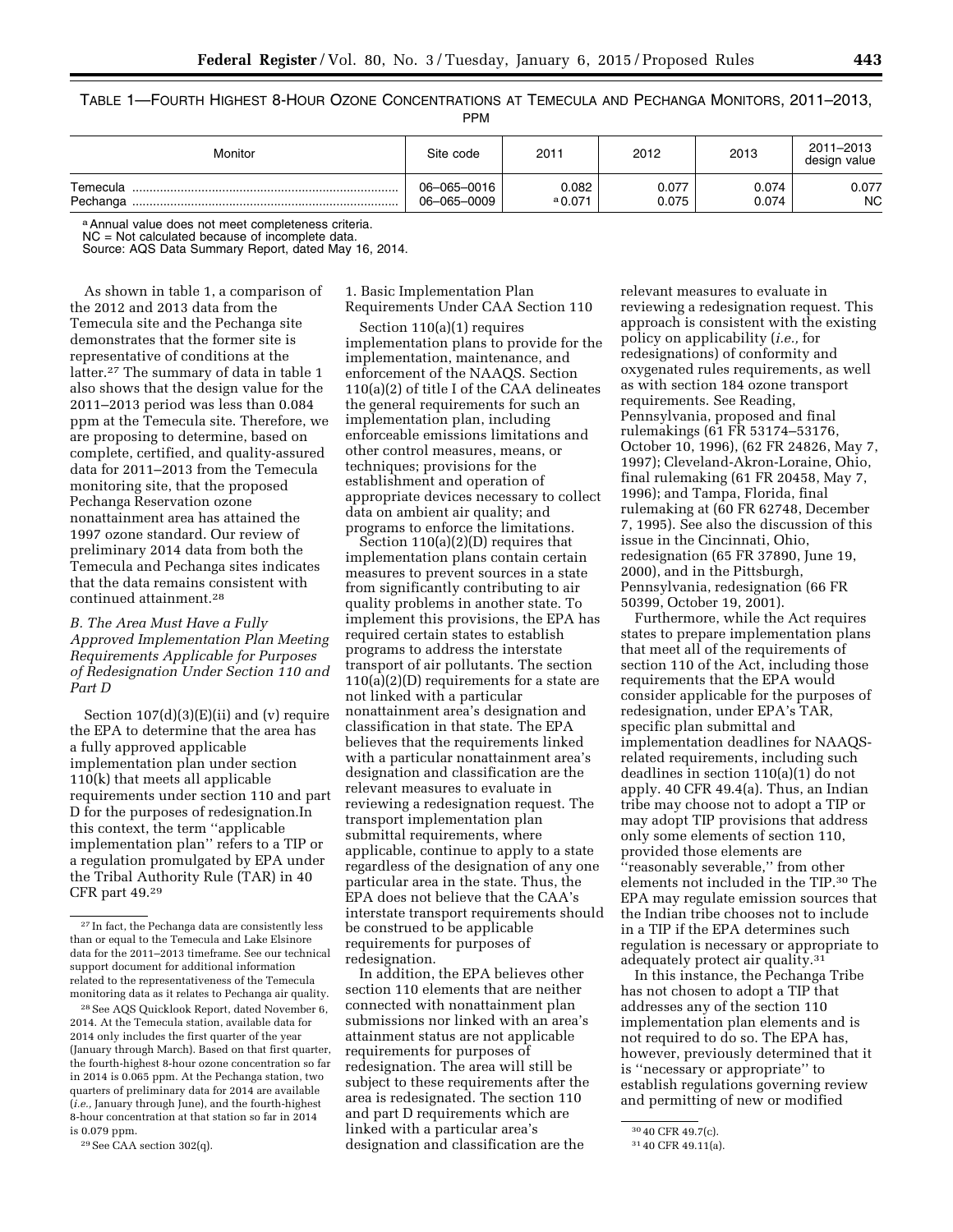stationary sources in Indian country (*i.e.,* ''New Source Review'' or NSR). These regulations apply in most Indian reservations, including the Pechanga Reservation, unless the EPA approves a tribal NSR implementation plan in which case the tribal NSR implementation plan replaces the EPA's NSR rules that would otherwise apply. The EPA's NSR rules apply within the Pechanga Reservation and satisfy the section 110 element found in CAA section 110(a)(2)(C) regarding regulation of new or modified stationary sources. The EPA has not determined that any other section 110 plan element is ''necessary or appropriate'' for the Pechanga Reservation, therefore, we find that the only requirement under CAA section 110 applicable to the Pechanga air quality planning area is CAA section 110(a)(2)(C). Given that the EPA's NSR rules addressing CAA section 110(a)(2)(C) are promulgated in final form, we propose to find that the proposed Pechanga Reservation air quality planning area meets the general implementation plan requirements under section 110 of the CAA, to the extent those requirements are applicable for the purposes of redesignation.

#### 2. Part D Requirements

The CAA contains two sets of provisions, subparts 1 and 2, that address planning and emission control requirements for ozone nonattainment areas. Both of these subparts are found in title I, part D of the CAA; sections 171–179 and sections 181–185, respectively. Subpart 1 contains general, less specific requirements for all nonattainment areas of any pollutant, including ozone, governed by a NAAQS. Subpart 2 contains additional, specific requirements for ozone nonattainment areas classified under subpart 2.

The applicable subpart 1 requirements are contained in sections 172(c)(1)–(9) and 176 of the CAA. A thorough discussion of the requirements contained in section 172 can be found in the General Preamble for Implementation of Title I (57 FR 13498, April 16, 1992).

With respect to the requirements under subpart 2, we note that, as discussed in more detail above, the Pechanga Reservation is subject to the requirements under subpart 2 of part D of the CAA for areas classified as ''Severe-17'' for the 1997 ozone standard. *See* 75 FR 24409 (May 5, 2010). Additionally, under EPA's antibacksliding rules governing the transition from the now-revoked 1-hour ozone standard to the 1997 8-hour ozone standard, the applicable requirements under the area's

classification under the 1-hour ozone standard continue to apply. In the case of the Pechanga Reservation, the ''applicable requirements'' for the 1 hour ozone standard are those that apply within ''Extreme'' ozone nonattainment areas because the Pechanga Reservation (*i.e.,* the Riverside County portion of the reservation) was included in the South Coast ''Extreme'' 1-hour ozone nonattainment area.

Under its longstanding interpretation of the CAA, the EPA has interpreted section  $107(d)(3)(E)$  to mean, as a threshold matter, that the only part D provisions, which are ''applicable'' and which must be approved in order for EPA to redesignate an area, are those which came due prior to the submittal of a complete redesignation request. See the Calcagni memo; EPA memorandum titled ''State Implementation Plan (SIP) Requirements for Areas Submitting Requests for Redesignation to Attainment of the Ozone and Carbon Monoxide (CO) National Ambient Air Quality Standards (NAAQS) on or after November 15, 1992,'' from Michael Shapiro, Acting Assistant Administrator for Air and Radiation, dated September 17, 1993; 60 FR 12459, 12465–66 (March 7, 1995) (redesignation of Detroit-Ann Arbor, Michigan); 68 FR 25418, 25424–25427 (May 12, 2003) (redesignation of St. Louis, Missouri); and *Sierra Club* v. *EPA,* 375 F.3d 537, 541 (7th Cir. 2004) (upholding EPA's redesignation rulemaking applying this interpretation).

Section 107(d)(3)(E)(v) states that, for an area to be redesignated, a state must meet all requirements ''applicable'' to the area under section 110 and part D. Section 107(d)(3)(E)(ii) similarly provides that the EPA must have fully approved the ''applicable'' SIP for the area seeking redesignation. These two sections read together support the EPA's interpretation of ''applicable'' as only those requirements that came due prior to submission of a complete redesignation request. First, holding states to an ongoing obligation to adopt new CAA requirements that arose after the state submitted its redesignation request, in order to be redesignated, would make it problematic or impossible for the EPA to act on redesignation request in accordance with the 18-month deadline Congress set for EPA action in section  $107(d)(3)(D)$ . If "applicable" requirements'' were interpreted to be a continuing flow of requirements with no reasonable limitation, states, after submitting a redesignation request, would be forced continuously to make additional SIP submissions that in turn would require the EPA to undertake

further notice-and-comment rulemaking actions to act on those submissions. This would create a regime of unceasing rulemaking that would delay action on the redesignation request beyond the 18 month timeframe provided by the Act for this purpose.

Second, a fundamental premise for redesignating a nonattainment area to attainment is that the area has attained the relevant NAAQS due to emission reductions from existing controls. Thus, an area for which a redesignation request has been submitted would have already attained the NAAQS as a result of satisfying statutory requirements that came due prior to the submission of the request. Absent a showing that unadopted and unimplemented requirements are necessary for future maintenance, it is reasonable to view the requirements applicable for purposes of evaluating the redesignation request as including only those SIP requirements that have already come due. These are the requirements that led to attainment of the NAAQS. To require, for redesignation approval, that a state also satisfy additional SIP requirements unrelated to redesignation that come due after the state submits its complete redesignation request, and while the EPA is reviewing it, would compel the state to do more than is necessary to attain the NAAQS, without a showing that the additional requirements are necessary for maintenance.

With regard to Indian tribes, the EPA notes that under the CAA and the TAR, tribes may, but are not required to, submit implementation plans to EPA for approval. The EPA has expressly exempted tribes from all plan submittal and implementation deadlines for NAAQS-related requirements. 40 CFR 49.4(a) (specific plan submittal and implementation deadlines listed as CAA provisions for which it is not appropriate to treat tribes in the same manner as states). The EPA, however, has authority under the TAR to implement such plan provisions as are necessary or appropriate to protect air quality where tribes do not do so. 40 CFR 49.11. Thus, tribes are not required to submit plans addressing part D requirements, and under the EPA's longstanding interpretation of section  $107(d)(3)(E)$ , there are no part D requirements that are applicable for the purposes of redesignation unless the EPA has deemed any such part D element to be ''necessary or appropriate'' under the TAR. In this case, the only part D element that EPA has deemed to be ''necessary or appropriate'' is the NSR program for major sources and major modifications in nonattainment areas generally,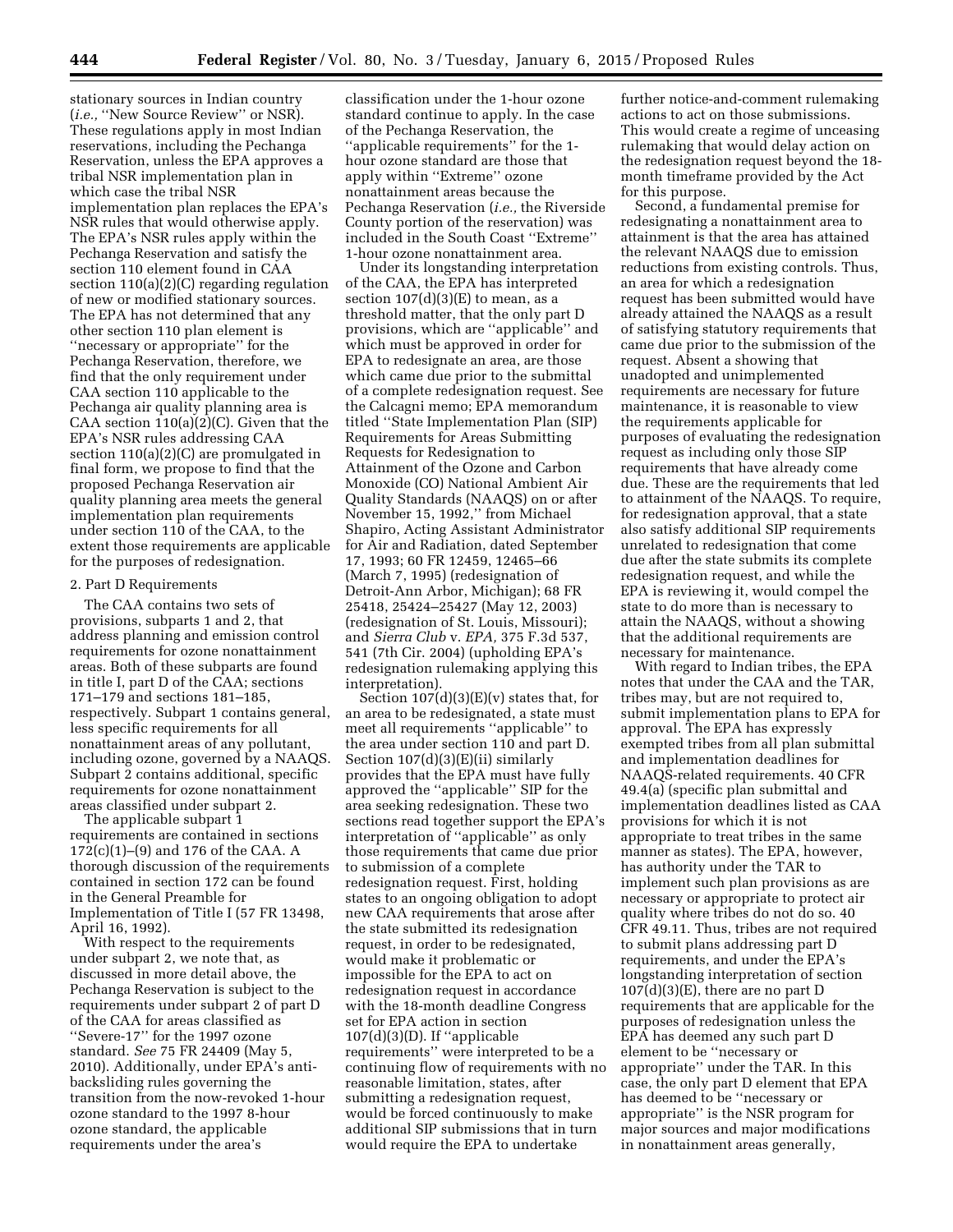including the Pechanga Reservation, and EPA has promulgated the corresponding ''major source'' nonattainment NSR regulations at 40 CFR 49.166 through 49.173. No other part D requirements are applicable for the purposes of evaluating the Pechanga Tribe's redesignation request because no such requirement was due prior to submission of the Tribe's redesignation request. Therefore, we find that the Pechanga area is subject to a major source nonattainment program promulgated by the EPA in 40 CFR part 49 to meet part D requirements on the Pechanga Reservation, and that no other part D requirements are applicable for the purposes of evaluating the Pechanga Tribe's redesignation request because no such requirement has become due for the reservation. As such, we believe that the area has satisfied the redesignation criteria of CAA section  $107(d)(3)(E)(v)$ .

# *C. The Area Must Show the*

# *Improvement in Air Quality Is Due to Permanent and Enforceable Emissions Reductions*

Section 107(d)(3)(E)(iii) precludes redesignation of a nonattainment area to attainment unless the EPA determines that the improvement in air quality is due to permanent and enforceable reductions in emissions resulting from implementation of the applicable implementation plan and applicable federal air pollution control regulations and other permanent and enforceable regulations. Attainment resulting from temporary reductions in emissions rates (*e.g.,* reduced production or shutdown due to temporary adverse economic conditions) or unusually favorable meteorology would not qualify as an air quality improvement due to permanent and enforceable emission reductions.

In 2004, the EPA included the Pechanga Reservation in the South Coast ''Severe-17'' nonattainment area for the 1997 8-hour ozone standard. See 69 FR 23858 (April 30, 2004), at 23882– 23884, and footnote ''a'' to the California ozone table at page 23890. Our 2004 designations for the 1997 8 hour ozone standard were generally based on data from years 2001–2003. At that time, neither SCAQMD's Temecula monitoring site nor the Pechanga monitoring site was operational, and the closest SCAQMD monitor to the Pechanga Reservation was located at SCAQMD's Lake Elsinore ozone monitoring site. The Lake Elsinore site is approximately 20 miles northwest of the Pechanga Reservation, and in 2002, the design value there was 0.104 ppm. Ozone concentrations at the Pechanga Reservation are less than those monitored at Lake Elsinore, and thus,

the design value at the Pechanga Reservation, if it had been monitored, would likely have been less than 0.104 ppm back in 2002. As discussed in section IV.A of this document, ambient ozone concentrations at the Pechanga Reservation have now achieved the 1997 ozone standard based on a design value for the 2011–2013 period of 0.077 ppm.

The improvement in ozone conditions at the Pechanga Reservation does not reflect emissions changes at Pechanga Reservation itself given the nature and magnitude of the few emitting sources at the reservation. Instead, the improvement reflects reductions in emissions of ozone precursors from sources, including stationary, mobile and area sources, in the South Coast. Reductions in South Coast emissions sources result in less ozone and ozone precursors being transported to the Pechanga Reservation from the north.

The SCAQMD's *Final 2007 Air Quality Management Plan (June 2007)*  (''2007 South Coast AQMP'') includes emissions estimates for the South Coast for a base year (2002) and a number of future years, including 2011 and 2014. We have used the estimates in the 2007 South Coast AQMP to develop 2012 emissions estimates for the South Coast, and based on a comparison between our estimates for 2012 and SCAQMD's estimates for 2002, we find that emissions of VOC and  $NO<sub>X</sub>$  in the South Coast have decreased by approximately 34 percent over that time period.

The significant reductions in VOC and  $NO<sub>X</sub>$  emissions that occurred from 2002 to 2012 in the South Coast largely reflect the impact of mobile source regulations and programs. More specifically, approximately 80 percent of the reduction in VOCs, and approximately 95 percent of the reduction in  $NO<sub>x</sub>$ , is due to reductions from emissions from on-road and nonroad vehicles. In California, both the California Air Resources Board (CARB) and the EPA regulate on-road and nonroad vehicles. As a general matter, the CARB establishes emissions standards and other related requirements for new on-road motor vehicles sold in California, and the EPA establishes such requirements for cars sold outside California.

To enforce CARB motor vehicle standards, the CARB must first apply to the EPA for a waiver under CAA section 209(b). Once issued, the waiver provides the CARB with the authority to enforce the standards within California. The EPA has issued many such waivers [*e.g.,* 68 FR 19811 (April 22, 2003)(EPA waiver for CARB's LEV II regulations)] over the years to the CARB for its onroad motor vehicle standards. During most of the 2002–2012 period, CARB's low-emission vehicle (LEV) II standards applied to new on-road vehicles sold in California, and the phased replacement of older more polluting vehicles with newer vehicles meeting LEV II standards explains much of the reduction in emissions in the South Coast from on-road vehicles during this period. We consider CARB's on-road motor vehicle regulations such as the LEV II standards for which the EPA has issued waivers under CAA section 209(b) as providing ''other permanent and enforceable reductions'' for the purposes of the redesignation criterion in CAA section  $107(d)(3)(E)(iii)$ . Also, vehicles sold outside of California also affect air quality within the state, and with respect to those vehicles, the EPA's increasingly stringent motor vehicle standards achieved emission reductions of ozone precursors over the 2002–2012 period.

CAA section 209(e) establishes a process, similar to the waiver process described above for new motor vehicles under section 209(b), under which the CARB must seek authorization from the EPA to enforce emissions standards and other related requirements for nonroad vehicles. Over the years, the EPA has issued many such authorizations providing the CARB with the authority to enforce its nonroad vehicle standards in California. See, *e.g.,* 71 FR 29623 (May 23, 2006) (EPA authorization of CARB's large off-road spark ignition engine standards); 71 FR 75536 (December 15, 2006) (EPA authorization of CARB's small off-road engine regulations). Over the 2002–2012 period, CARB's nonroad vehicle standards achieved significant emissions reductions from the nonroad vehicle source category throughout California. Like CARB's on-road motor vehicle standards, we also consider CARB's nonroad vehicle standards for which the EPA has issued authorizations as providing ''other permanent and enforceable reductions'' for the purposes of the redesignation criterion in CAA section  $107(d)(3)(E)(iii)$ . Also, the EPA established emission standards and related requirements for certain classes of equipment for which states, including California, are preempted, such as locomotives and certain types of agricultural and construction equipment. See CAA section 209(e)(1). Such EPA standards also achieved emissions reductions in the South Coast during the 2002–2012 period and incrementally contributed to the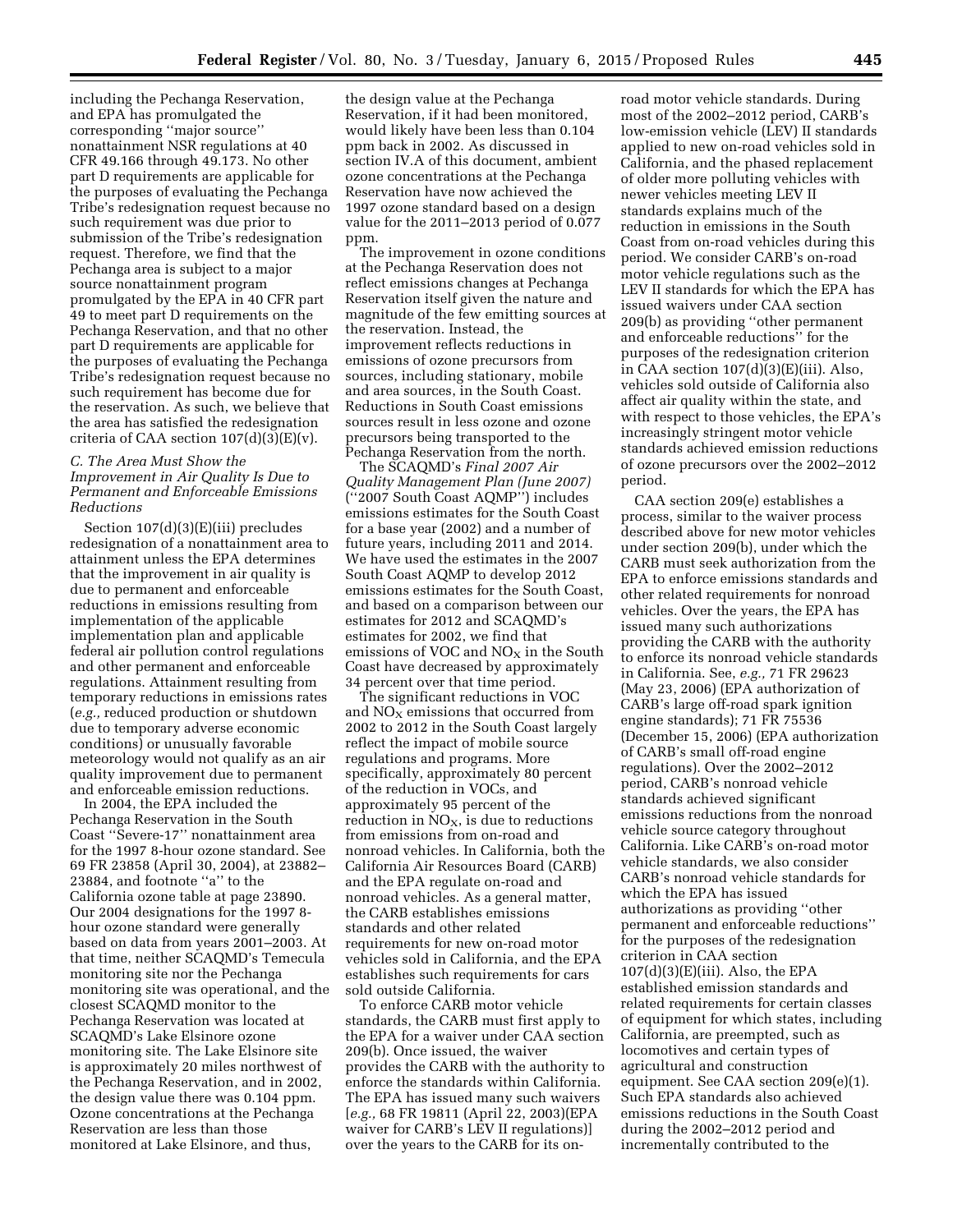improvement of ozone conditions at the Pechanga Reservation.

In addition to vehicle standards, California has also established more stringent gasoline and diesel fuel requirements, more stringent vapor recovery requirements, and more stringent vehicle inspection and maintenance requirements that have reduced emissions of ozone precursors in the South Coast. As a general matter, such requirements are not subject to the waiver or authorization process in CAA section 209. Instead, the CARB submits the regulations establishing such requirements to the EPA as a revision to the California SIP. Once approved by the EPA, such regulations become federally enforceable. The EPA most recently approved California clean fuels (gasoline and diesel) at 75 FR 26653 (May 12, 2010); enhanced vapor recovery at 78 FR 21542 (April 11, 2013) (SCAQMD Rule 461 requiring CARBcertified equipment) and 64 FR 39037 (July 21, 1999) (SCAQMD Rule 462 requiring CARB-certified equipment); and I/M at 75 FR 38023 (July 1, 2010). Though such state regulations do not apply on the Pechanga Reservation, these requirements have provided significant emissions reductions in areas upwind of the Pechanga Reservation during the 2002–2012 period and are considered as ''other permanent and enforceable reductions'' for the purposes of the redesignation criterion in CAA section  $107(d)(3)(E)(iii)$ .

Given the regulatory initiatives implemented during the 2002–2012 period and summarized above, we find that the improvement in air quality since 2002 may reasonably be attributed to the initiatives and is not a result of an economic downturn or unusual or extreme weather patterns. We do recognize that a significant economic slowdown occurred nationally starting in 2008, but we note that the downward trend in VOC and  $NO<sub>X</sub>$  emissions had already been established before that time.<sup>32</sup>

We also considered temperature data for the 1994–2013 period.<sup>33</sup> The data indicate that the 2011–2013 attainment period was slightly warmer than the long-term average. In addition, there were ten previous three-year periods since 1993 that were at least as cool or cooler than the 2011–2013 period, but that also had 8-hour ozone design values above the 1997 ozone standard.

```
Maintenance Plan.
```
Thus, the temperature records support the conclusion that attainment did not result from unusually favorable meteorology during 2011–2013.

Based on the above analysis, we find that the improvement in air quality at the Pechanga Reservation is the result of permanent and enforceable emissions reductions from applicable federal air pollutant control regulations, particularly those associated with onroad and nonroad vehicles, and other permanent and enforceable reductions from upwind sources resulting from CARB and SCAQMD regulations, particularly CARB regulations establishing increasingly stringent standards for new on-road and nonroad vehicles, tighter specifications for gasoline and diesel fuel, enhanced vapor recovery, and vehicle I/M programs. As such, we propose to find that the criterion for redesignation set forth at CAA section 107(d)(3)(E)(iii) is satisfied.

#### *D. The Area Must Have a Fully Approved Maintenance Plan Under CAA Section 175A*

Section 175A of the CAA sets forth the elements of a maintenance plan for areas seeking redesignation from nonattainment to attainment. We interpret this section of the Act to require, in general, the following core elements: Attainment inventory, maintenance demonstration, monitoring network, verification of continued attainment, and contingency plan. See Calcagni memo, pages 8 through 13. Under CAA section 175A, a maintenance plan must demonstrate continued attainment of the applicable NAAQS for at least ten years after the EPA approves a redesignation to attainment.

To address the possibility of future NAAQS violations, the maintenance plan must contain such contingency provisions, that the EPA deems necessary, to promptly correct any violation of the NAAQS that occurs after redesignation of the area to attainment. Based on our review and evaluation of the plan, as detailed below, we are proposing to approve the Pechanga Ozone Maintenance Plan because we believe that it meets the requirements of CAA section 175A.

#### 1. Attainment Inventory

A maintenance plan for the 1997 8 hour ozone standard must include an inventory of emissions of ozone precursors (VOC and  $NO<sub>x</sub>$ ) in the area to identify a level of emissions that are sufficient to attain the 1997 ozone standard. This inventory must be consistent with the EPA's most recent

guidance on emissions inventories for nonattainment areas available at the time and should represent emissions during the time period associated with the monitoring data showing attainment. The inventory must also be comprehensive, including emissions from stationary, area, nonroad mobile, and on-road mobile sources, and must be based on actual ''ozone season data'' (*i.e.,* summertime) emissions.

The Pechanga Tribe selected year 2012 as the year for the attainment inventory in the Pechanga Ozone Maintenance Plan. The attainment inventory will generally be the actual inventory during the time period the area attained the standard. Thus, the Pechanga Tribe's selection of 2012 for the attainment inventory is acceptable.

The Pechanga Ozone Maintenance Plan estimates current (2012) summer day emissions of 0.013 tons per day (tpd) of VOC and  $0.029$  tpd of NO<sub>x</sub>. These estimates are consistent with the EPA's own estimates discussed in section II.B of this document of 5.8 tons per year of VOC (*i.e.,* 0.016 tpd annual average) and 10.7 tpy of NO<sub>X</sub> (*i.e.*, 0.029 tpd annual average) given the differences between seasonal values and annual values. More important, however, from the standpoint of establishing an emissions level consistent with attainment of the 1997 8-hour ozone standard at the Pechanga Reservation, is the summer-day average emissions in 2012 within the South Coast given the importance of transport to ozone conditions at the reservation. The Pechanga Ozone Maintenance Plan includes estimates for 2012 South Coast summer-day average emissions of approximately 500 tpd of VOC and 490 tpd of  $NO<sub>X</sub>$ . The Tribe's source for this information is the latest emissions data available from CARB's Web site.

The EPA also estimated 2012 South Coast emissions, but relied on a different data source: The 2012 South Coast Final Air Quality Management Plan (2012 South Coast AQMP). We relied on the 2012 South Coast AQMP because we recently approved the ozone portion of that plan, 79 FR 52526 (September 3, 2014), and in so doing, found the emissions inventories to be comprehensive, to reflect appropriate emissions calculation methods and the latest planning assumptions. See 79 FR 29712, at 29717 (May 23, 2014) (proposed approval of ozone portion of 2012 South Coast AQMP). Based on interpolation of emissions estimates for 2008 and 2014 contained in the 2012 South Coast AQMP, we calculate 2012 South Coast summer-day average emissions to be approximately 540 tpd of VOC and 560 tpy of  $NO<sub>X</sub>$ , which are

 $32$  Between 2002 and 2005, VOC and NO<sub>X</sub> emissions in the South Coast decreased approximately 27 percent and 21 percent respectively, based on baseline emissions estimates in appendix II to the South Coast 2007 AQMP. 33See table 4–2 of the Pechanga Ozone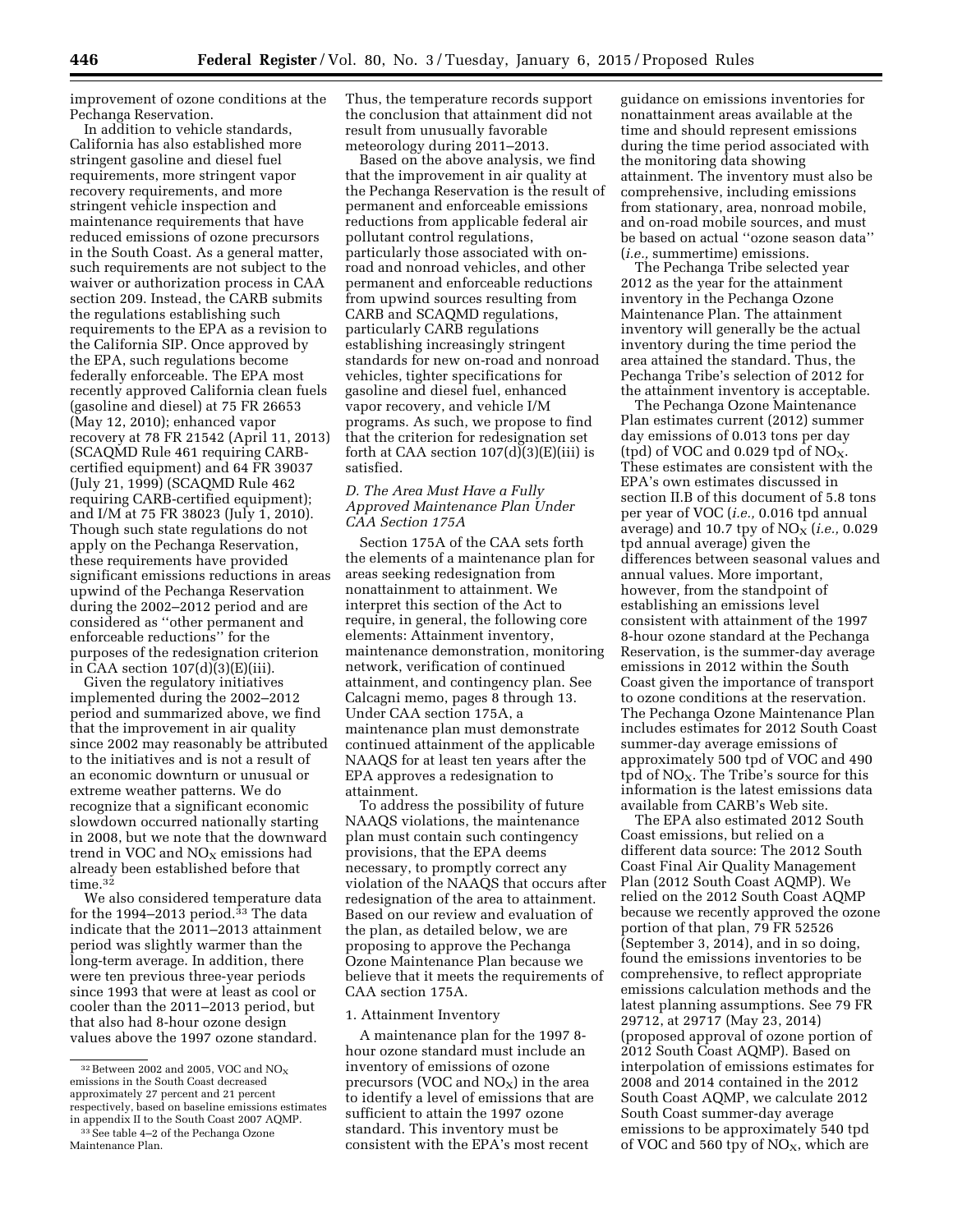reasonably consistent with the corresponding estimates included in the Pechanga Ozone Maintenance Plan.

#### 2. Maintenance Demonstration

CAA section 175A(a) requires that the maintenance plan ''provide for the maintenance of the national primary ambient air quality standard for such air pollutant in the area concerned for at least 10 years after the redesignation.'' Generally, a state may demonstrate maintenance of the 1997 ozone standard by either showing that future emissions will not exceed the level of the attainment year inventory or by modeling to show that the future mix of sources and emissions rates will not

cause a violation of the NAAQS. For areas that are required under the Act to submit modeled attainment demonstrations, the maintenance demonstration should use the same type of modeling. See Calcagni memo, page 9. The Pechanga Reservation 8-hour area was not required to submit a modeled attainment demonstration, and thus, the Pechanga Ozone Maintenance Plan may demonstrate maintenance based on a comparison of existing and future emissions of ozone precursors.34

In addition to the 2012 attainment inventory described above, the Pechanga Ozone Maintenance Plan also includes emissions inventories for 2015, 2020, and 2025. With respect to

reservation-specific sources, the Pechanga Ozone Maintenance Plan projects that emissions will remain relatively constant from emissions sources at the reservation over the maintenance period (*i.e.,* through 2025). Relying on CARB emissions data, the Pechanga Ozone Maintenance Plan predicts that South Coast emissions will decrease over the period 2012–2025. The EPA has also calculated South Coast emissions for future years 2015, 2020, and 2025 but relied upon the emissions inventories in the 2012 South Coast AQMP (and interpolation methods) to do so.35 These various emissions estimates are summarized in table 2 below.

# TABLE 2—OZONE PRECURSOR EMISSIONS ESTIMATES FOR PECHANGA RESERVATION AND SOUTH COAST, 2012, 2015,

2020 AND 2025

[Summer-day average, tons per day]

| Ozone precursor                                                                                  | 2012           | 2015           | 2020           | 2025           |
|--------------------------------------------------------------------------------------------------|----------------|----------------|----------------|----------------|
| Pechanga Reservation (Based on data as shown in Maintenance<br>Plan):                            | 0.013<br>0.029 | 0.013<br>0.029 | 0.012<br>0.028 | N N 1<br>0.028 |
| South Coast (Based on CARB data as shown in Maintenance Plan<br>rounded to the nearest 10 tons): | 500            | 460            | 420            | 410            |
| South Coast (Based on 2012 South Coast AQMP data rounded to the<br>nearest 10 tons):             | 490            | 430            | 340            | 280            |
| $NO_{Y}$                                                                                         | 540<br>560     | 480            | 450<br>370     |                |

As shown in table 2, Pechanga Reservation and South Coast emissions of ozone precursors are expected to decrease from attainment year (2012) levels through the maintenance period (*i.e.,* through 2025) and thereby adequately demonstrate maintenance of the 1997 8-hour ozone standard at the Pechanga Reservation through at least a 10-year period beyond redesignation.

## 3. Monitoring Network

Continued ambient monitoring of an area is generally required over the maintenance period. As discussed elsewhere in this document, ozone is currently monitored by the SCAQMD and the Pechanga Tribe at two sites within or near the Pechanga Reservation. While this determination of attainment is based on data from SCAQMD's Temecula monitoring site, the ozone monitor operated by the Tribe

is the one that we expect to be used to verify maintenance of the 1997 8-hour ozone standard through the maintenance period. In the Pechanga Ozone Maintenance Plan, the Tribe commits to continue operating the ambient ozone monitoring network, quality assuring the resulting monitoring data, and entering all data into the AQS in accordance with federal requirements and guidelines to verify continued attainment of the 1997 8-hour ozone NAAQS. See page 36 of the Pechanga Ozone Maintenance Plan. We find the Tribe's commitment for continued ambient ozone monitoring as set forth in its maintenance plan to be acceptable.

#### 4. Verification of Continued Attainment

The EPA and the Pechanga Tribe have the legal authority to implement and enforce the requirements of the

Pechanga Ozone Maintenance Plan.36 This includes the authority to adopt, implement and enforce any emission control contingency measures determined to be necessary to correct violations of the 1997 8-hour ozone standard. To verify continued attainment, as noted above, the Tribe commits to the continued operation of an ozone monitoring network in accordance with federal requirements and guidelines to verify continued attainment of the 1997 ozone standard. The Pechanga Tribe also commits to annually reviewing ozone monitoring data from the three most recent, consecutive years to verify continued attainment of the 1997 ozone standard through the maintenance period. See page 36 of the Pechanga Ozone Maintenance Plan.

Generally, we expect states or tribes with maintenance areas to verify

<sup>34</sup>A maintenance demonstration need not be based on ozone modeling. See *Wall* v. *EPA,* 375 F.3d 537 (7th Cir. 2004). See also 66 FR 53094, at pages 53099–53100 (October 19, 2001), and 68 FR 25413, pages 25430–25432 (May 12, 2003).

<sup>35</sup>The South Coast 2012 AQMP future-year estimates were derived using the emissions from the 2008 base year; expected controls after

implementation of SCAQMD rules adopted by June 2012, and CARB rules adopted as of August 2011; and activity growth in various source categories between the base and future years. See page 3–20 of the 2012 South Coast AQMP.

<sup>36</sup>As noted previously, the EPA recently determined that the Tribe is eligible for treatment in the same manner as a state (''TAS'') for purposes

of CAA sections 110 and 175A and the submitted maintenance plan. In so doing, the EPA determined that the Tribe can reasonably be expected to be capable of carrying out the functions of the maintenance plan. 40 CFR 49.6(d).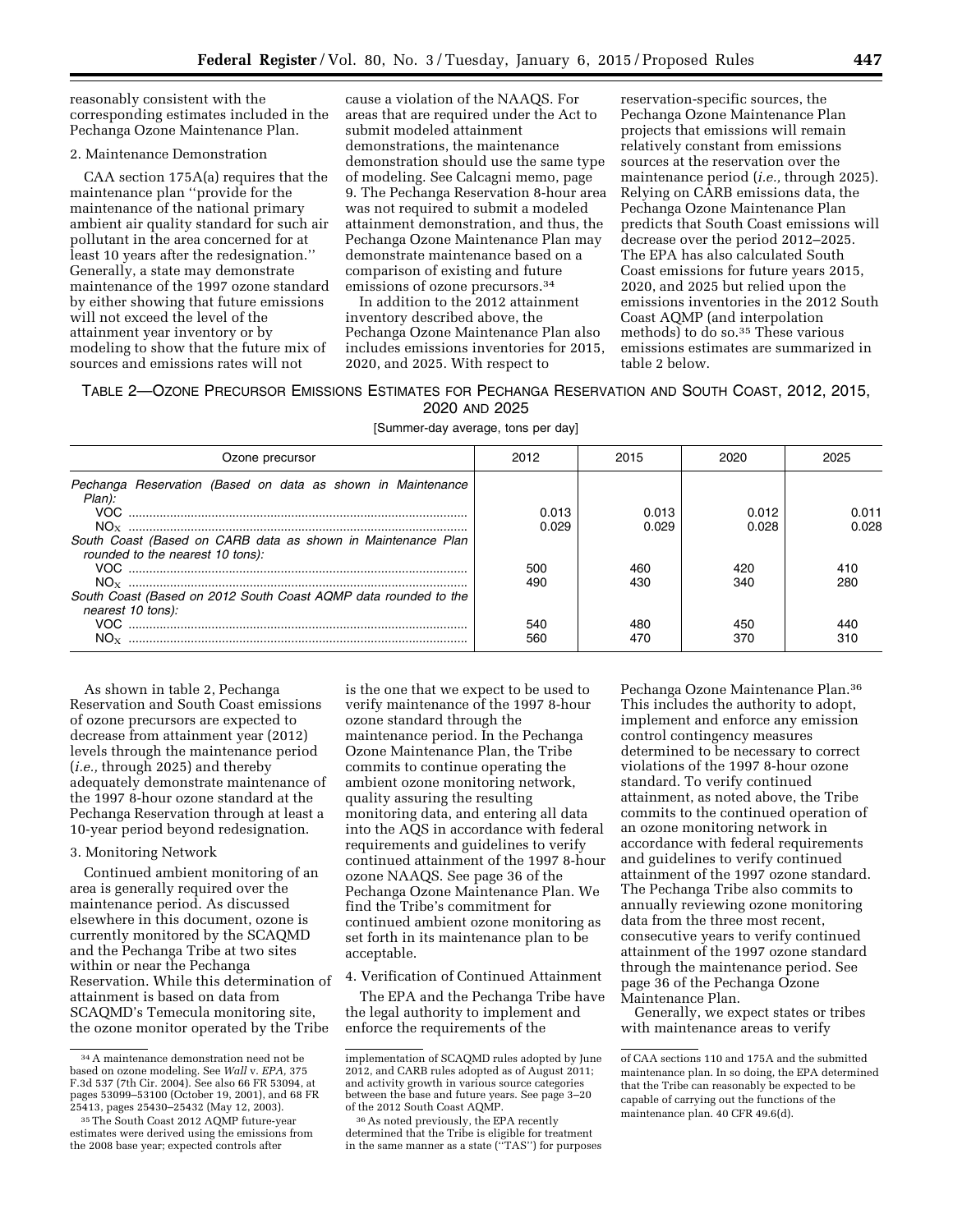continued attainment by other means as well, such as preparing updated emissions inventories for the area to allow for a comparison with the inventories prepared for the maintenance plan. However, in this instance, maintenance of the standard does not depend upon emissions generated by sources within the area proposed for redesignation, but rather upon the emissions generated upwind. Therefore, we find acceptable the Tribe's monitoring-only-based approach to verification of continued attainment.

# 5. Contingency Provisions

Section 175A(d) of the Act requires that maintenance plans include contingency provisions, as the EPA deems necessary, to promptly correct any violations of the NAAQS that occur after redesignation of the area to attainment. Such provisions must include a requirement that the state will implement all measures with respect to the control of the air pollutant concerned which were contained in the SIP for the area before redesignation of the area as an attainment area.

Under section 175A(d), contingency measures identified in the contingency plan do not have to be fully adopted at the time of redesignation. However, the contingency plan is considered to be an enforceable part of the SIP or TIP and should ensure that the contingency measures are adopted expeditiously once they are triggered by a specified event. The maintenance plan should clearly identify the measures to be adopted, a schedule and procedure for adoption and implementation, and a specific timeline for action by the state or tribe. As a necessary part of the plan, the state or tribe should also identify specific indicators or triggers, which will be used to determine when the contingency measures need to be implemented.

As required by section 175A of the CAA, the Pechanga Tribe has adopted a contingency plan to address possible future ozone air quality problems. See section 5.7 of the Pechanga Ozone Maintenance Plan. The Tribe's contingency plan includes both a specific contingency measure that has already been adopted and is being implemented early 37 and a mechanism to trigger the adoption of additional measures as needed.

Given that emissions generated on the reservation have little or no effect on ozone conditions at the reservation

itself, the Pechanga Ozone Maintenance Plan reasonably looks to emissionsreduction strategies to be implemented upwind of the reservation, and one such program, CARB's Advanced Clean Cars Program (ACCP), is the specific contingency measure cited in the maintenance plan. Because CARB regulations, including the ACCP, do not apply on the reservation, the ACCP does not qualify as a contingency measure for the Pechanga Ozone Maintenance Plan. However, as described below, we find that the ACCP will provide additional emissions reductions in the South Coast and thereby provide sufficient protection of ozone conditions at the reservation to justify the lack of specific contingency measures to be implemented by the Tribe in the wake of a monitored ozone violation at the reservation.

The ACCP, adopted by CARB in 2012, will progressively tighten emissions control requirements for new motor vehicles sold in California from model years 2015 through 2025.38 While the emission benefits from the ACCP are not expected to be fully realized until the 2035–2040 timeframe, the CARB estimates that statewide emissions of VOC and  $NO<sub>x</sub>$  will be reduced by 3 percent and 12 percent, respectively, by 2025 due to the ACCP. As such, the ACCP will provide additional emissions reductions in the South Coast through the maintenance period and thereby decrease the chance that a monitored violation will occur at the Pechanga Reservation. Moreover, the additional emissions reductions from the ACCP are surplus to those included in the baseline emissions estimates upon which the maintenance demonstration relies.

The Pechanga Tribe also commits to annually review ozone monitoring data from the three most recent, consecutive years to verify continued attainment of the 1997 ozone standard through the maintenance period. In the event of a monitored violation of the 1997 8-hour ozone standard, the Tribe commits to work with the EPA to identify, adopt, and implement any additional necessary and appropriate measure(s) needed to promptly correct the violation.

Based upon our review of the plan, as summarized above, we conclude that the contingency provisions of the Pechanga Ozone Maintenance Plan comply with section 175A(d) of the Act.

# **V. Summary of Proposed Action and Request for Public Comment**

Under CAA sections 107(d)(3), the EPA is proposing to revise the boundaries of the South Coast and San Diego County air quality planning areas for the 1997 ozone standard to designate the Pechanga Reservation as a separate nonattainment area for the 1997 ozone standard. We are proposing to do so based on our conclusion that factors such as air quality data, meteorology, and topography do not definitively support inclusion of the reservation in either the South Coast or the San Diego County air quality planning areas, that emissions sources at the Pechanga Reservation contribute minimally to regional ozone concentrations, and that the jurisdictional boundaries factor should be given particular weight under these circumstances. If finalized as proposed, the Pechanga air quality planning area for the 1997 ozone standards would have the same boundaries as the Pechanga nonattainment area for the 2008 ozone standard. Unless the EPA finalizes its redesignation of the area to attainment for the 1997 ozone standard, also proposed herein, the area would retain its current classification of ''Severe-17'' for the 1997 ozone standard.

Under CAA sections 110(k), 110(o), and 301(d), the EPA is also proposing to approve the Pechanga Ozone Maintenance Plan, submitted by the Tribe on November 4, 2014, as the Tribe's TIP for maintaining the 1997 ozone standard within the Pechanga Reservation for ten years beyond redesignation, because it meets the requirements for maintenance plans under CAA section 175A.

Lastly, under CAA section 107(d)(3), and based in part on the proposed approval of the Pechanga Ozone Maintenance Plan, the EPA is proposing to grant a request from the Tribe to redesignate the newly-established Pechanga Reservation ozone air quality planning area to attainment for the 1997 ozone standard because the request meets the statutory requirements for redesignation under the Clean Air Act.

If finalized as proposed, the requirements that had applied to the Pechanga Reservation by virtue of its inclusion in the South Coast ''Extreme'' ozone nonattainment area for the 1-hour ozone standard would no longer apply, nor would the requirements that had applied to the reservation by virtue of its designation as ''Severe-17'' for the 1997 ozone standard. The requirements that would no longer apply include, among others, the NNSR major source threshold of 10 tpy for ozone precursor

<sup>37</sup>The Tribe followed the August 13, 1993 EPA guidance memorandum titled ''Early Implementation of Contingency Measures for Ozone and Carbon Monoxide (CO) Nonattainment Areas.''

<sup>38</sup>On January 9, 2013, EPA approved CARB's request for a waiver of preemption under section 209(b) for its ACCP regulations. See 78 FR 2112.